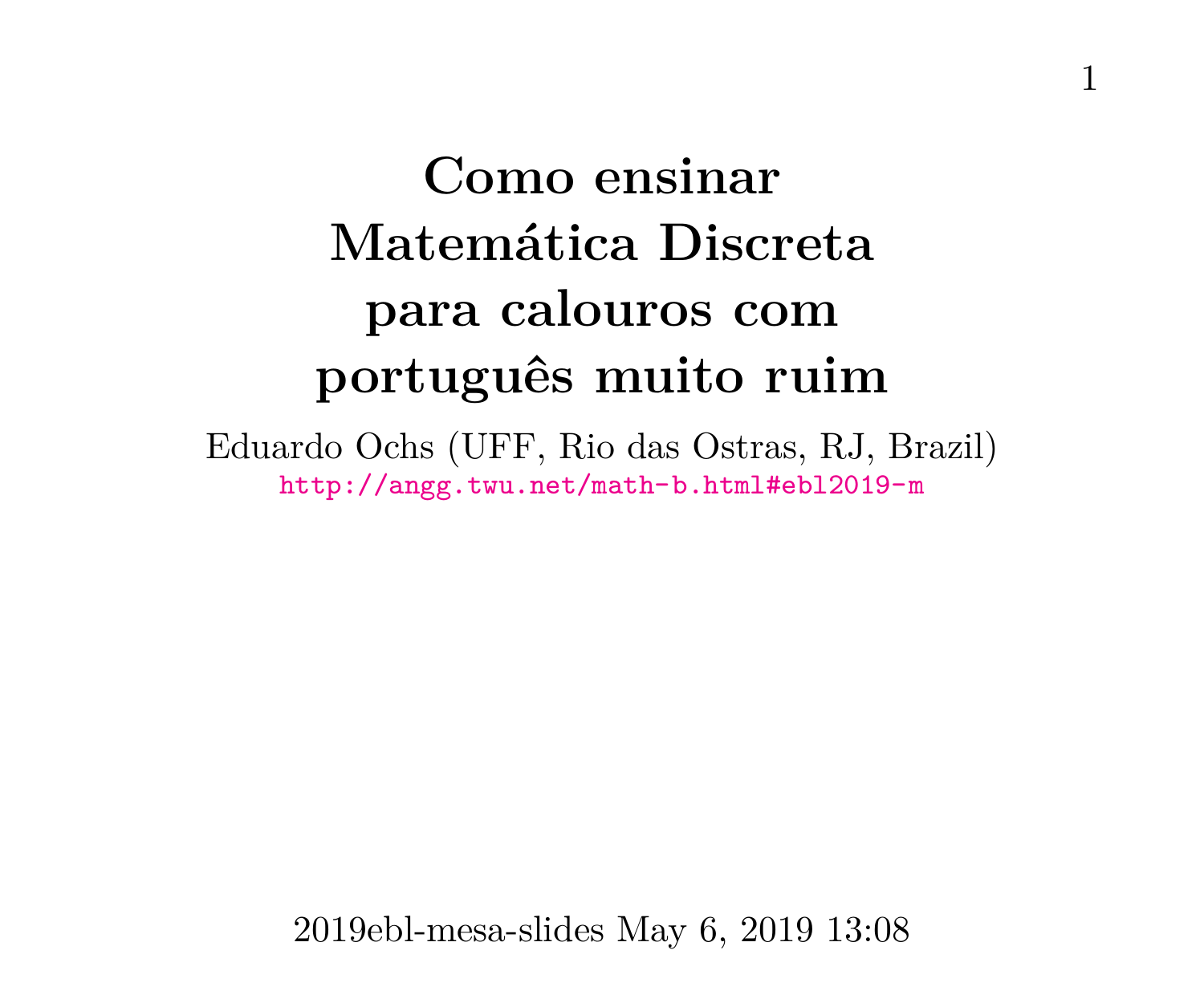# **Mesa redonda: "Algumas abordagens para disciplinas de Lógica em cursos de graduação" Resumo (da minha apresentação na mesa):**

Considere a seguinte situação: um curso de Matemática Discreta para calouros, com conteúdo muito grande, num campus em que entram muitos alunos muito fracos com muito pouca base matemática e português muito ruim; além disso nos pedem pra que ensinemos o máximo possível nesse curso e não deixemos passar alunos que não tiverem aprendido o suficiente, porque este curso de Matemática Discreta é pré-requisito para cursos que exigem uma certa maturidade matemática, e ele deve servir como "filtro"... como estruturar um curso assim pra que ele funcione bem?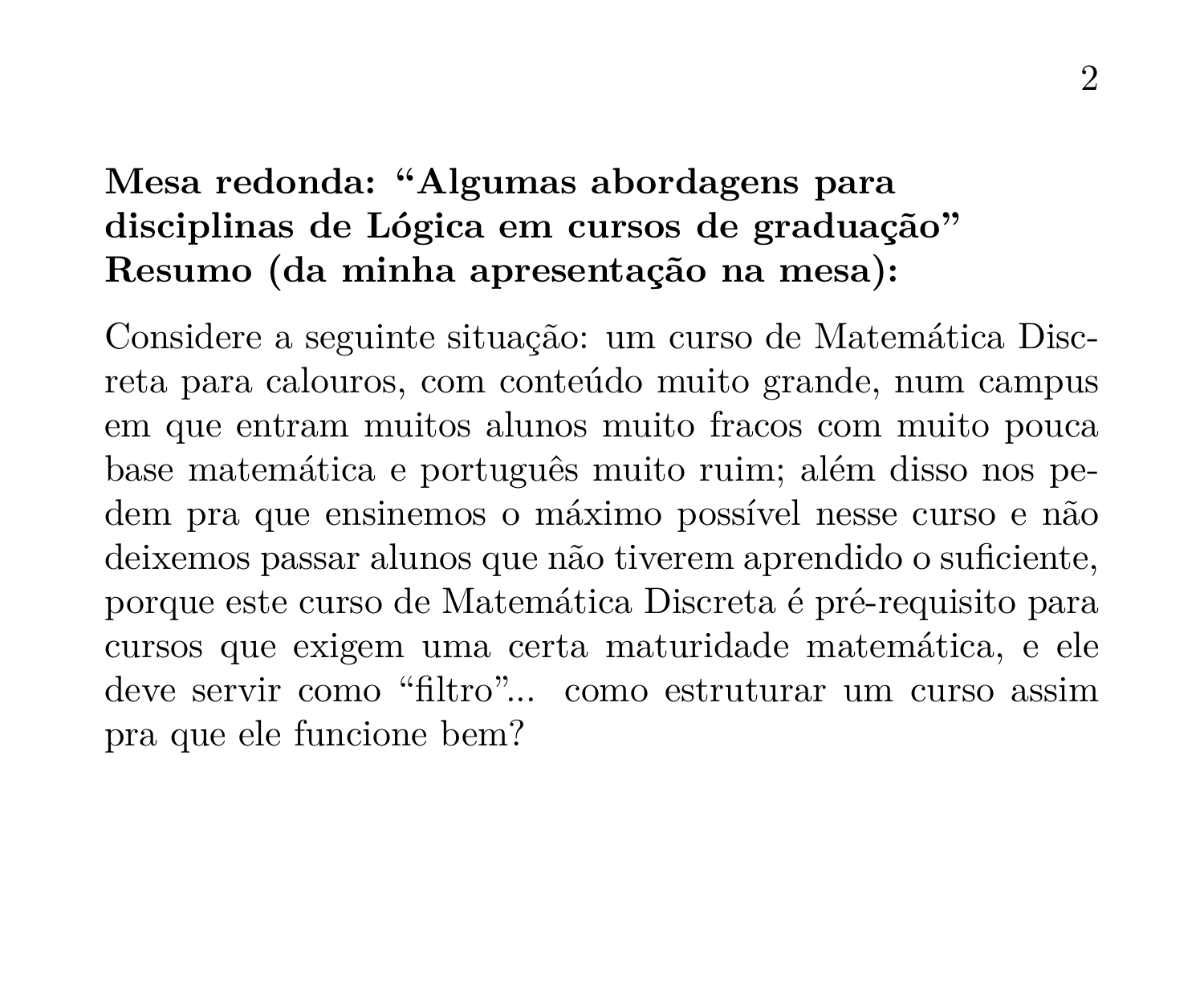# **(Resumo, continuação)**

O problema mais básico aqui é: que linguagem utilizar? Os alunos sempre começam tentando discutir suas idéias em português, tanto entre si quanto com o professor, mas o português deles é impreciso demais, e não há tempo hábil para debugálo no curso! Então precisamos ir introduzindo desde o início notações matemáticas precisas que sejam fáceis o suficiente de usar, e aí usar sempre exemplos em notação matemática... a linguagem matemática adequada vira a base que torna as discussões em português possíveis.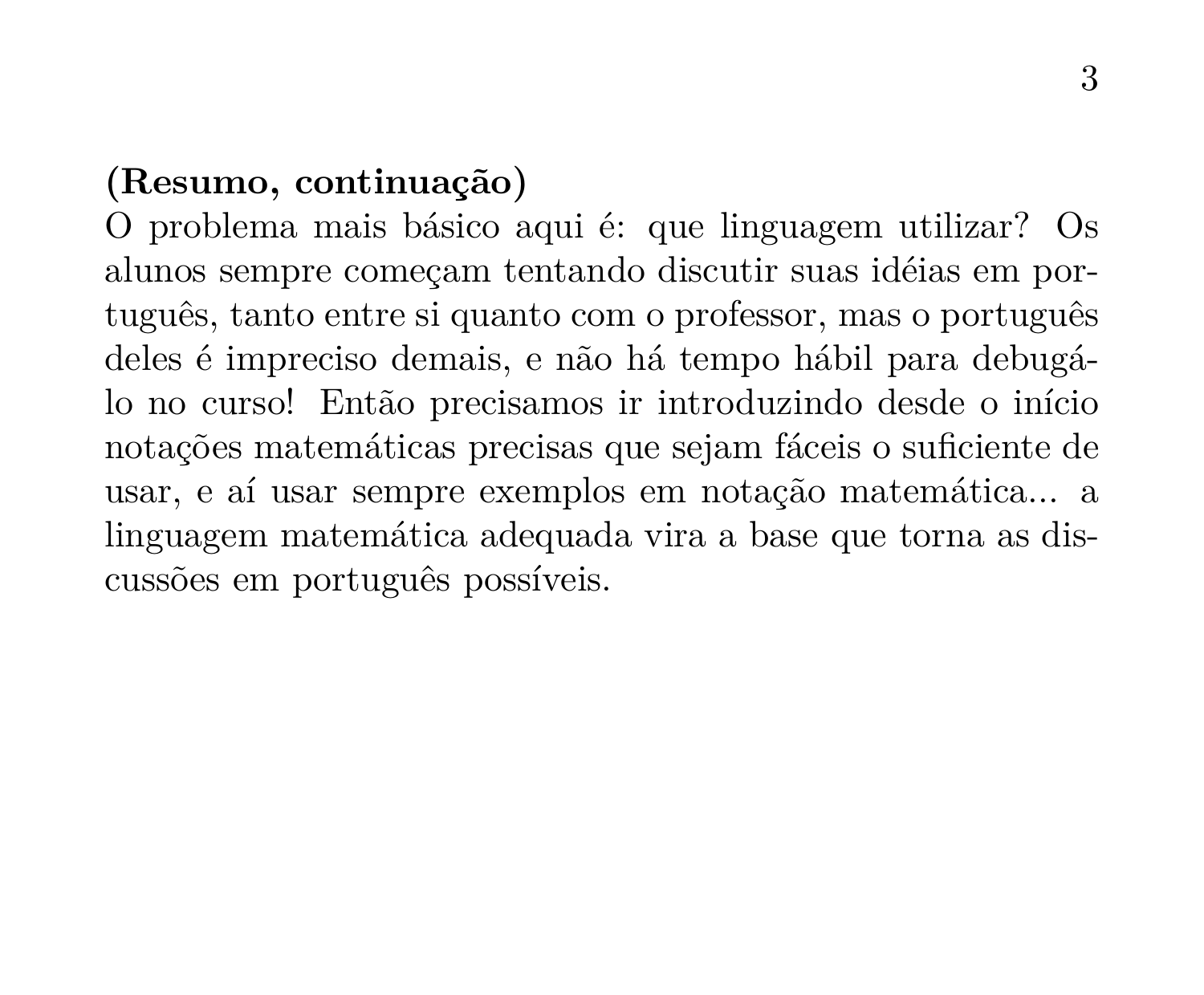## **(Resumo, continuação)**

Nesta palestra vou mostrar como esta "linguagem matemática adequada para calouros" pode ser dividida em três camadas: uma camada mais básica, em que tudo pode ser calculado até o resultado final num número finito de passos sem precisar de criatividade praticamente nenhuma; uma camada média, em que alguns objetos infinitos, como N ou Z, passam a ser permitidos; e uma camada acima destas que inclui uma linguagem para provas formais. Além disto vou mostrar modos de visualizar vários dos objetos matemáticos do curso, e discutir alguns pontos em que esta abordagem do curso ainda tem "buracos".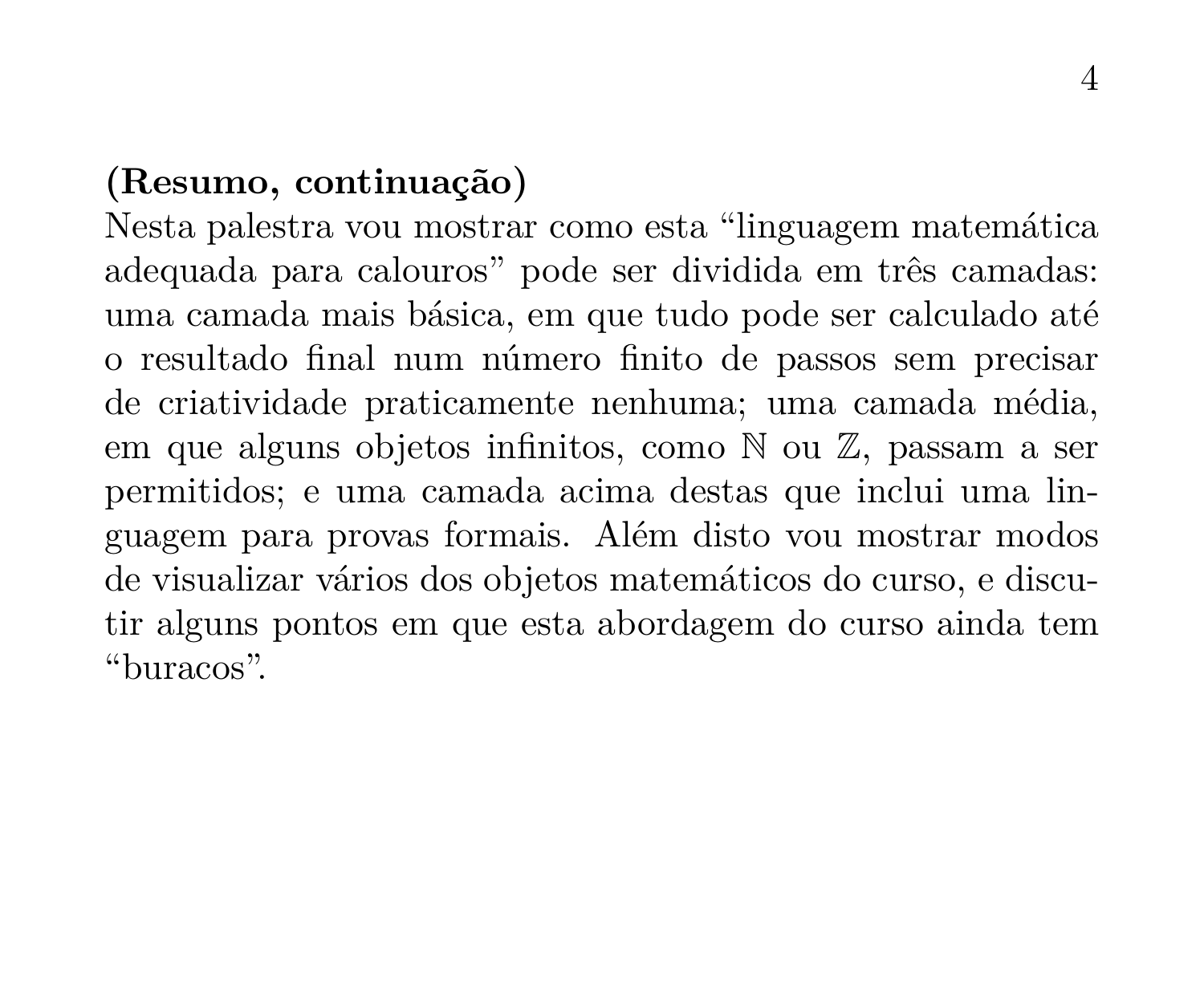# **Discrete Mathematics at PURO/UFF** I teach in a campus that UFF has in Rio das Ostras, in the countryside of the state of Rio de Janeiro... The entrance of the campus looks like this:



⇐ "PURO": Pólo Universitário de Rio das Ostras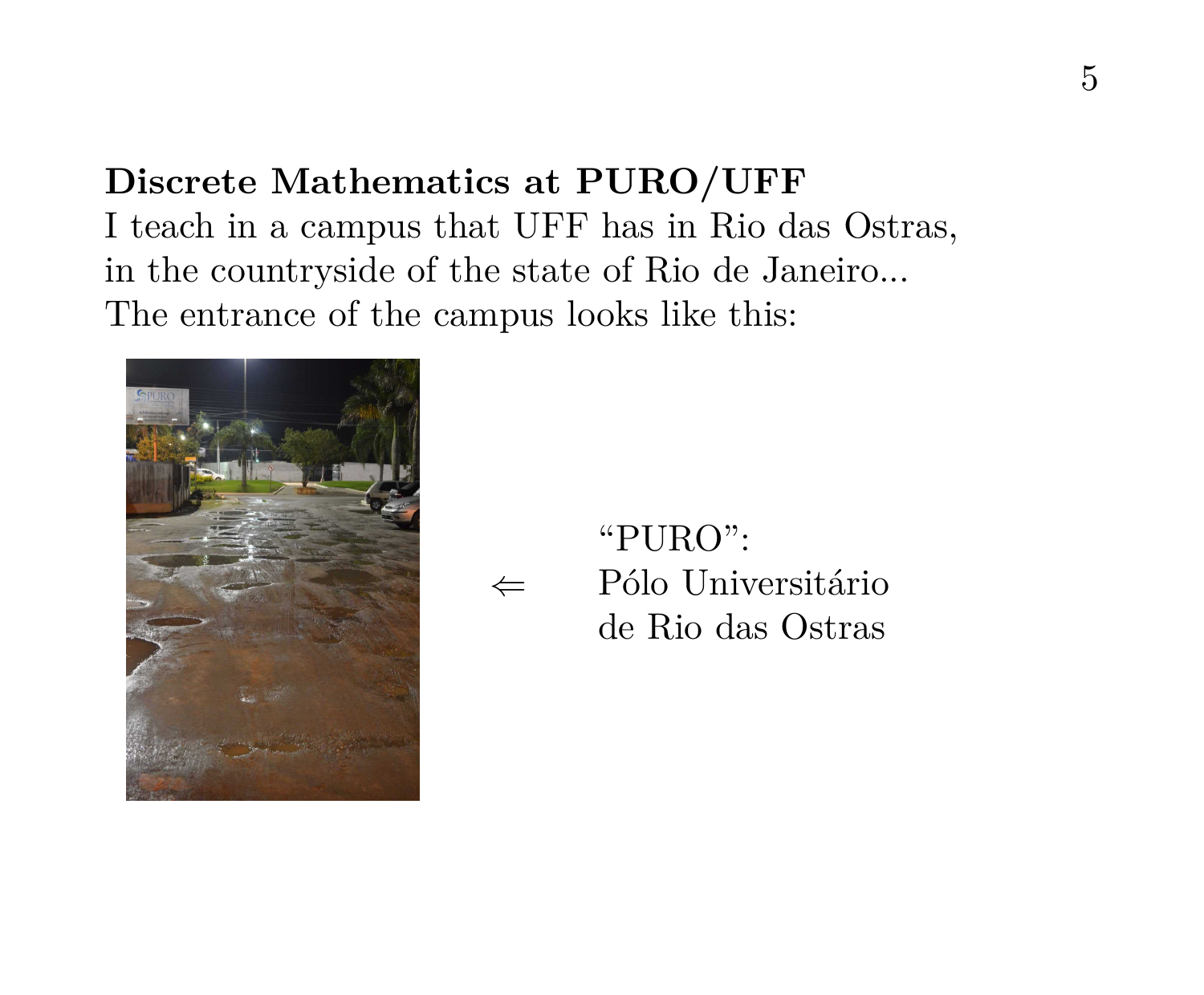# **(Let's start with) Discrete Mathematics**

I teach in a city called Rio das Ostras, in the countryside of the state of Rio de Janeiro, in a big federal university ("UFF"), but in one of its smallest campi, away from the capital. I sometimes teach Discrete Mathematics to Computer Science students there.

Many of the students there — even in  $CompSci$  — enter the university with very little knowledge of:

- 1) how to deal with variables,
- 2) how to write their calculations,
- 3) how to test their ideas.

Discrete Mathematics is a first-semester course there. Let me explain my approach to fix  $(1)$ ,  $(2)$ , and  $(3)$ .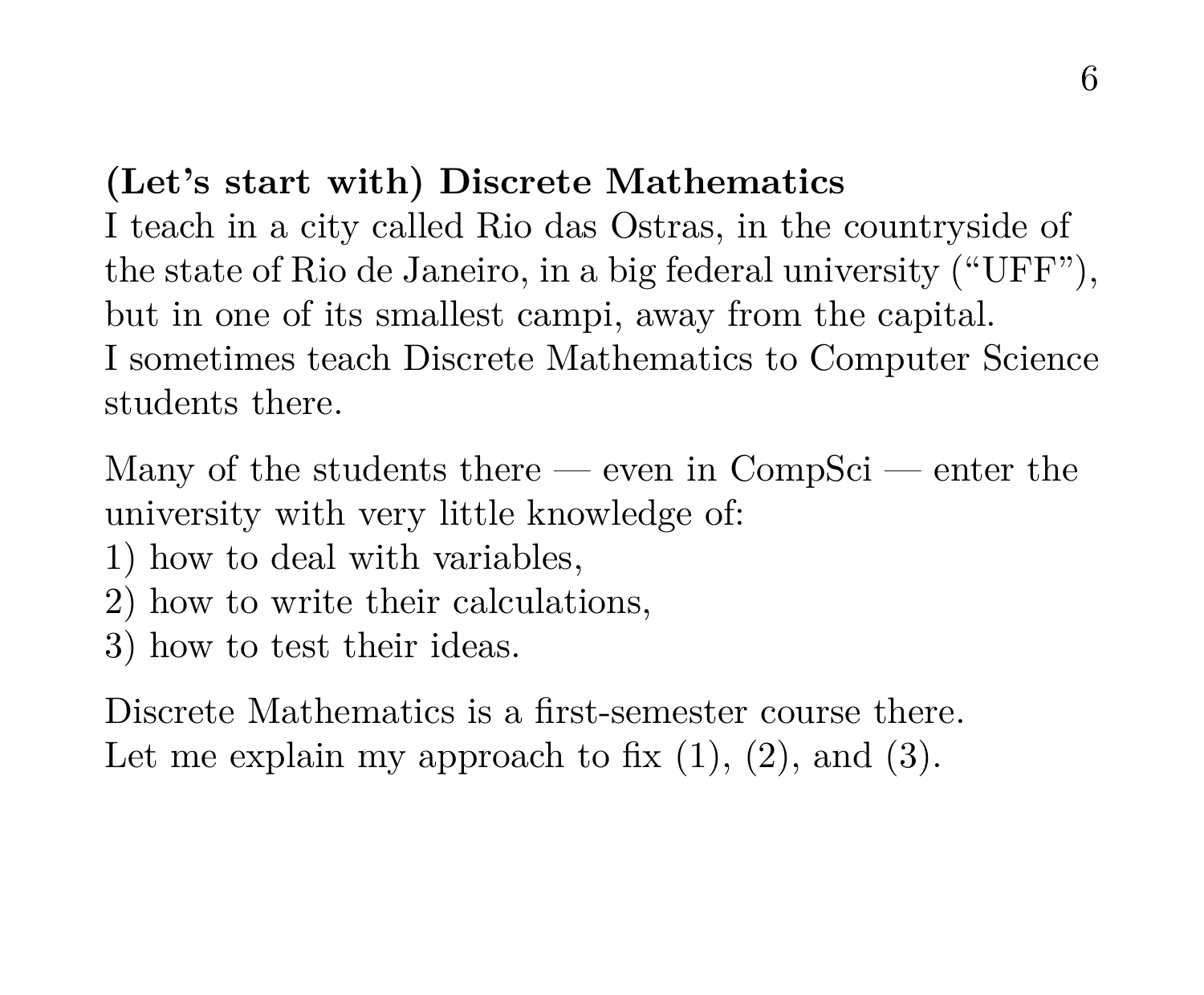**Discrete Mathematics at PURO/UFF** I structured the Discrete Mathematics ("DM") course in three layers.

**Layer 1** consists of calculating things and learning how to use mathematical notation and definitions. Layer 2 introduces some infinite objects, like  $\mathbb N$  and  $\mathbb Z$ . Layer 3 introduces a formal language for doing proofs.

Everything in Layer 1 can be calculated in a finite number of steps with very little creativity.

One of the basic things that we learn in Layer 1 is **set comprehensions** — that (ta-daaa! Magic!!!!!!) are the base for  $\lambda$ -calculus and Type Theory.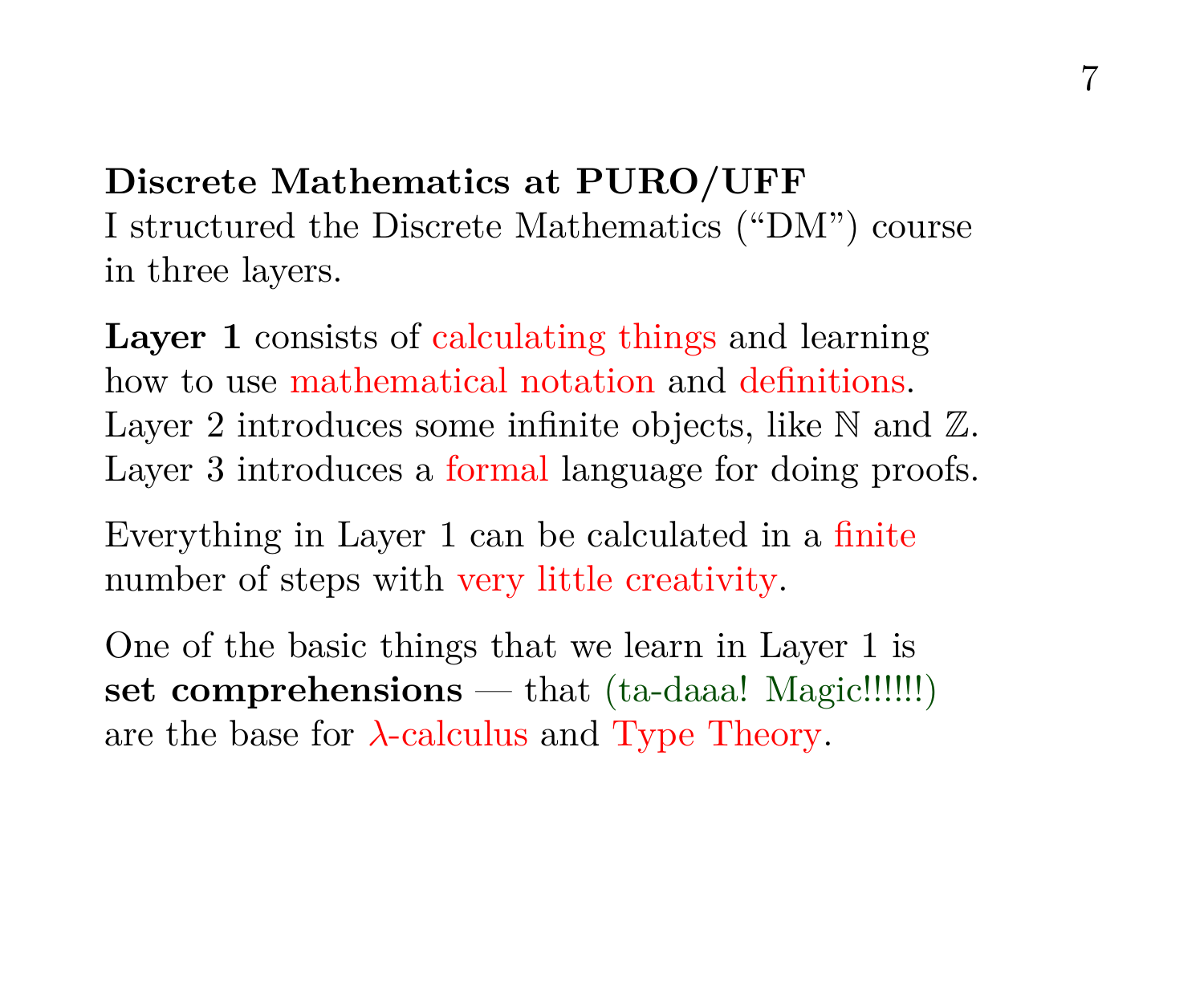#### **Basic Mathematical Objects**

Here's a definition ("for adults") of the mathematical objects that we deal with in Level 1. Notation:  $\mathcal{O}$  is the set of BMOs.

- a) Numbers belong to  $\mathcal{O}$ :  $\mathbb{Z} \subset \mathcal{O}$ .
- b) The truth-values belong to  $\mathcal{O}$ :  $\{T, F\} \subset \mathcal{O}$ .
- c)  $\mathcal O$  is closed by "finite lists" and "finite sets".

d) Finite strings belong to  $\mathcal{O}$ .

Item (d) is only introduced at the end of the course, when we show that "valid expressions" can be defined formally... " $1+2*(3+4)$ " is "valid", but " $)+$ " is not.

Some graphical representations are allowed.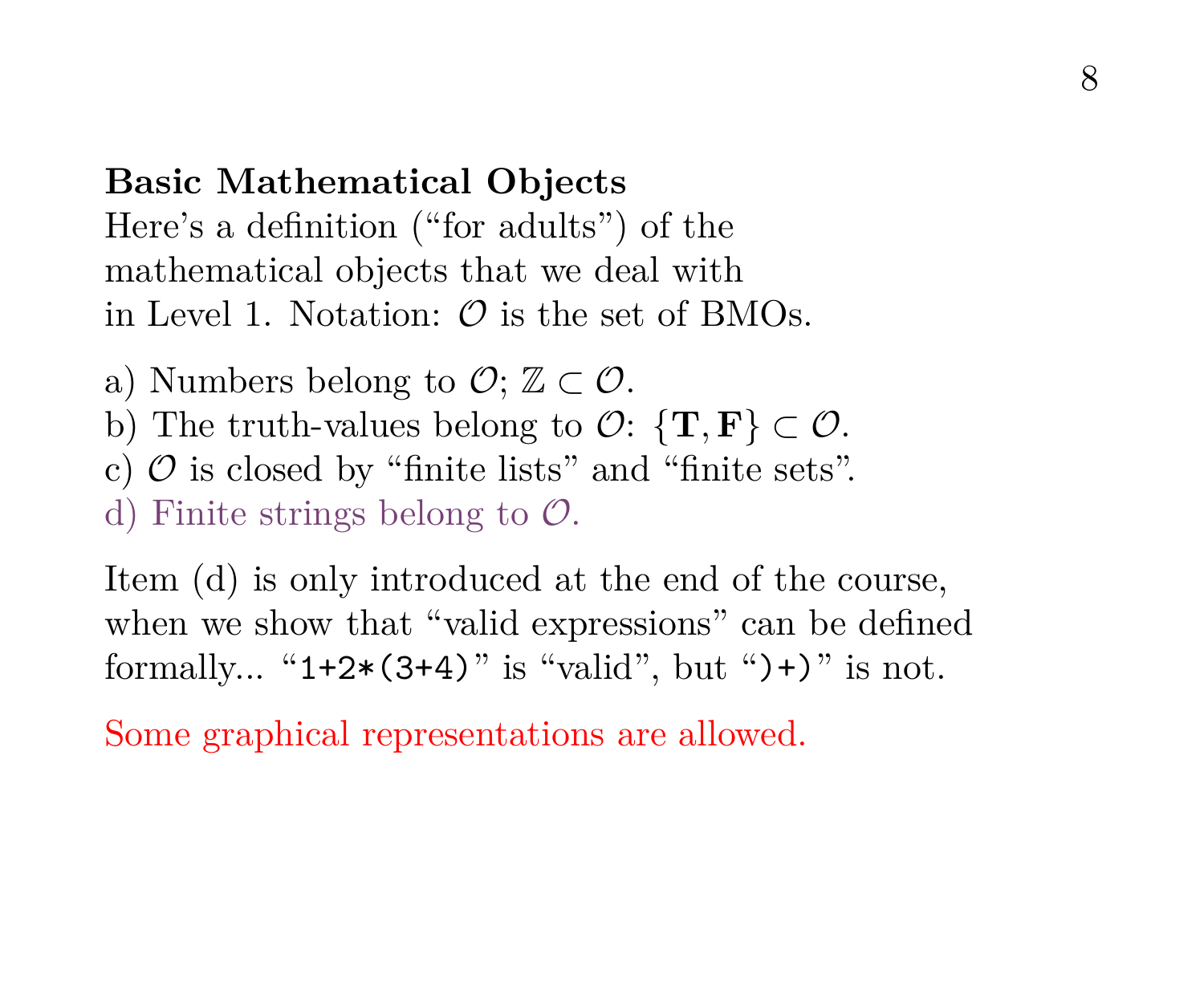## **Some graphical representations**

We define graphical representations for:

- a) (finite) subsets of  $\mathbb{Z}^2$ ,
- b) functions whose domains are (a),
- c) directed graphs...

$$
K = \left\{ (0, 2), \atop (1, 1), (1, 2), (1, 3), (2, 2), (2, 2), (2, 2), (2, 2), (2, 2), (2, 2), (2, 2), (2, 2), (2, 2), (2, 2), (2, 2), (2, 2), (2, 2), (2, 2), (2, 2), (2, 2), (2, 2), (2, 2), (2, 2), (2, 2), (2, 2), (2, 2), (2, 2), (2, 2), (2, 2), (2, 2), (2, 2), (2, 2), (2, 2), (2, 2), (2, 2), (2, 2), (2, 2), (2, 2), (2, 2), (2, 2), (2, 2), (2, 2), (2, 2), (2, 2), (2, 2), (2, 2), (2, 2), (2, 2), (2, 2), (2, 2), (2, 2), (2, 2), (2, 2), (2, 2), (2, 2), (2, 2), (2, 2), (2, 2), (2, 2), (2, 2), (2, 2), (2, 2), (2, 2), (2, 2), (2, 2), (2, 2), (2, 2), (2, 2), (2, 2), (2, 2), (2, 2), (2, 2), (2, 2), (2, 2), (2, 2), (2, 2), (2, 2), (2, 2), (2, 2), (2, 2), (2, 2), (2, 2), (2, 2), (2, 2), (2, 2), (2, 2), (2, 2), (2, 2), (2, 2), (2, 2), (2, 2), (2, 2), (2, 2), (2, 2), (2, 2), (2, 2), (2, 2), (2, 2), (2, 2), (2, 2), (2, 2), (2, 2), (2, 2), (2, 2), (2, 2), (2, 2), (2, 2), (2, 2), (2, 2), (2, 2), (2, 2), (2, 2), (2, 2), (2, 2), (2, 2), (2, 2), (2, 2), (2, 2), (2, 2), (2, 2), (2, 2), (2, 2), (2, 2), (2, 2), (2, 2),
$$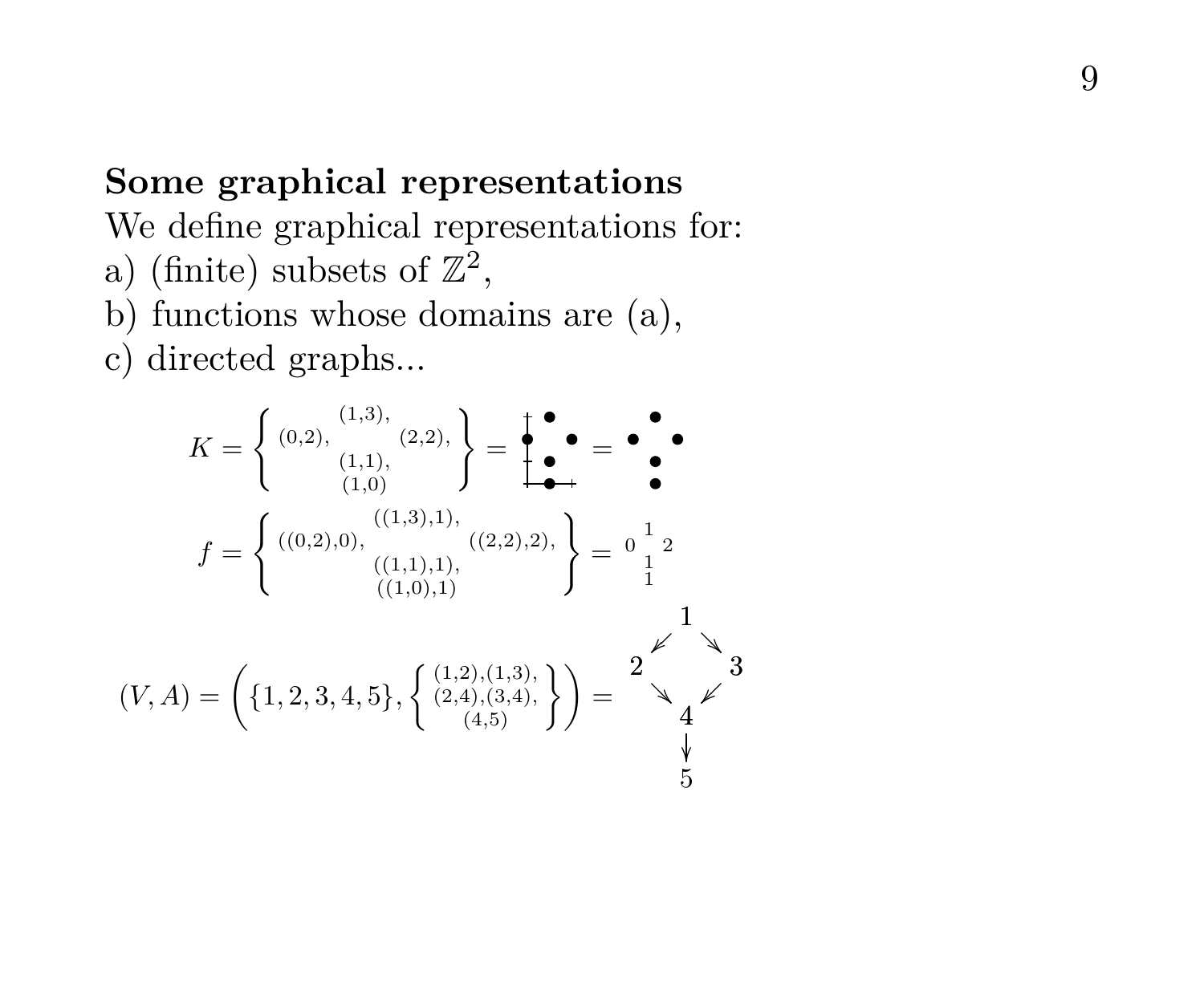#### **Layer 1: Set Comprehensions**

One of the first things that I present to students is a syntax for set comprehensions using "generators", "filters" and a "result expression"...



Note the ';' instead of a '|'! These things can be calculated from left to right using trees in a finite number of steps.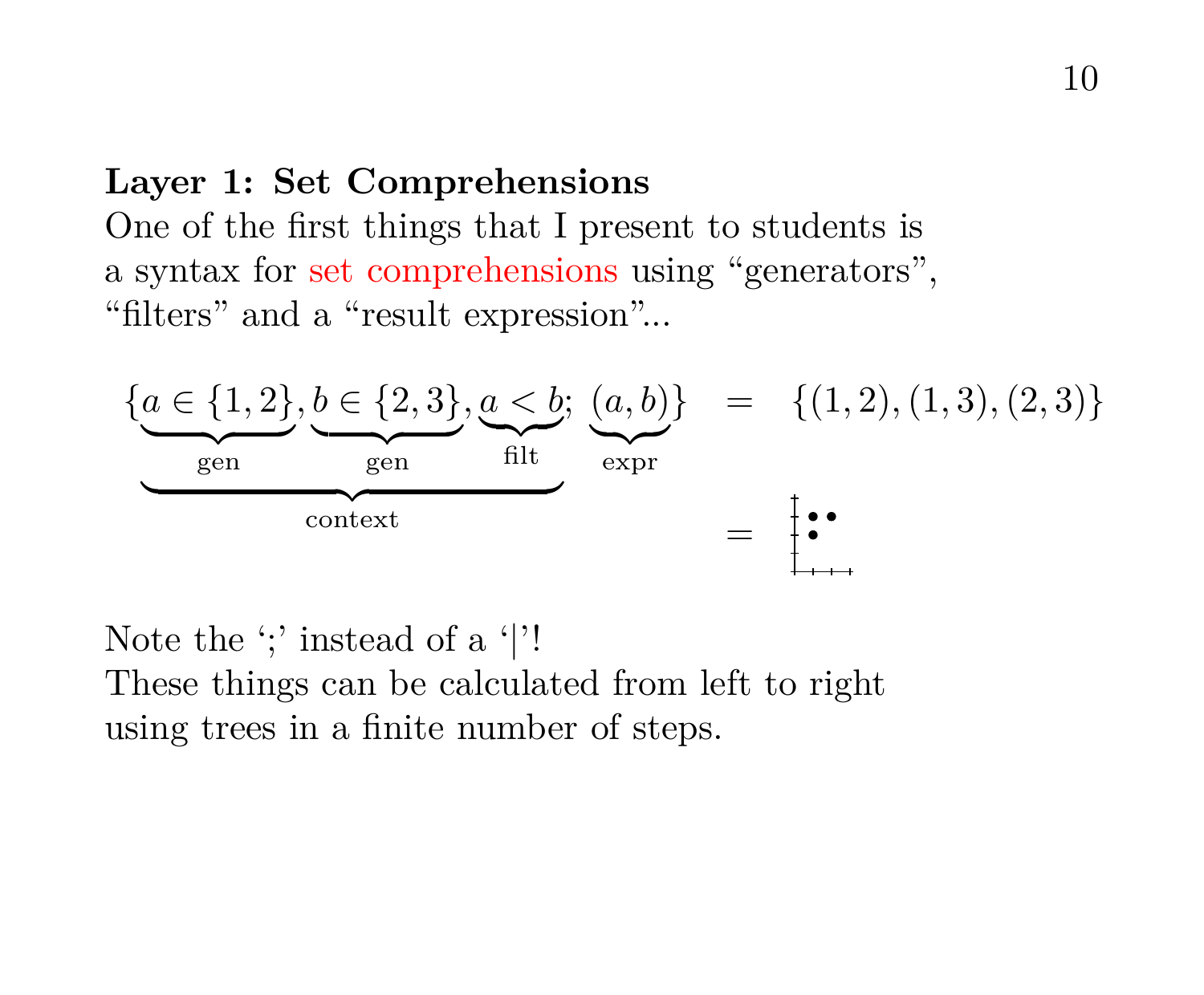# **Layer 1: Set Comprehensions (2)**

I make the students work in groups, and they solve the  $5 + 19 + 16 + 9 + 16 + 7$  exercises quickly. I suggest this table-ish way to draw the trees... To calculate

 ${ a \in \{1,2\}, b \in \{2,3\}, a < b ; 10a + b } = \{12,13,23\}$ we draw:

| $\boldsymbol{a}$ | h              |     | $a < b$ 10 $a + b$ |
|------------------|----------------|-----|--------------------|
|                  | $\mathfrak{D}$ | т   | 12                 |
|                  | 3              | Τ.  | 13                 |
| 2                | $\mathfrak{D}$ | F   |                    |
| 2                | 3              | י ו | 23                 |

the vertical bar means "abort". Valid values for the context:  $(1, 2, \mathbf{T})$ ,  $(1, 3, \mathbf{T})$ ,  $(2, 3, \mathbf{T})$ .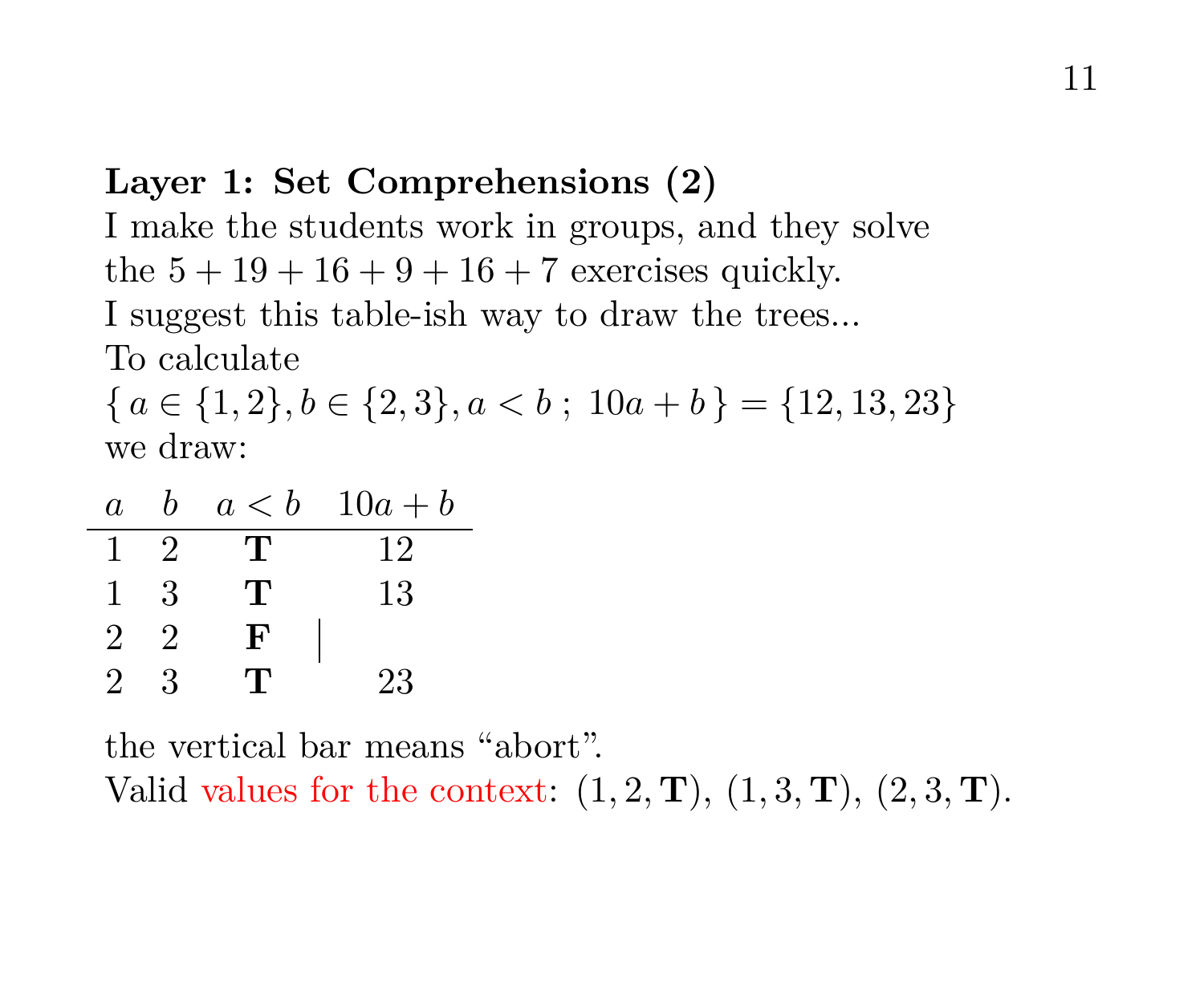# **Layer 1: Set Comprehensions — SPOILER** Spoiler: the idea of context will be reused in many other contexts later, but with slightly different notations... Compare:

1) 
$$
\{a \in \{1,2\}, b \in \{2,3\}, a < b; 10a + b\} = \{12, 13, 23\}
$$
  
\n2)  $a:\{1,2\}, b:\{2,3\}, a < b \vdash (10a + b): \mathbb{N}$   
\n3)  $a:\{1,2\}, b:\{2,3\} \vdash a < b \iff \text{this is false!}$   
\n4) A:Sets, B:Sets \vdash A:Sets  
\n5) A:Sets, B:Sets \vdash A \times B:Sets  
\n6) A:Sets, B:Sets, a:A, f:A \rightarrow B \vdash f(a):B  
\n7) A:Sets, B:Sets, a:A, b:B \vdash (a, b):A \times B  
\n8) A:Sets, B:Sets, a:A \vdash (\lambda b:B.(a, b)): B \rightarrow A \times B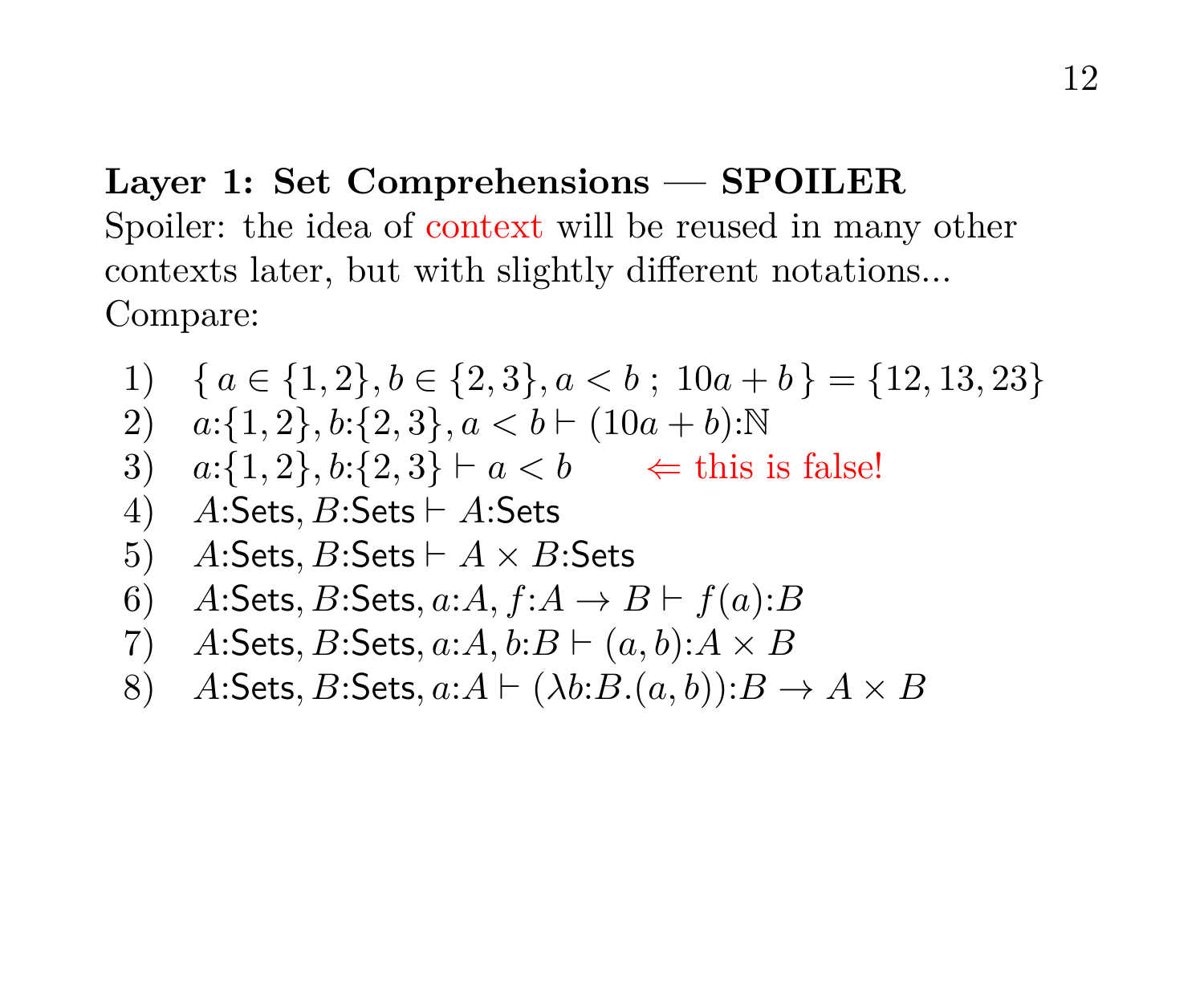# **An abuse of language**

Remember that I make the students

 $\text{do } 5 + 19 + 16 + 9 + 16 + 7$  exercises about set comprehensions... some of the exercises are about cartesian products, and some introduce new notations, like:

$$
\{x \in \{2, 3, 4\}, y \in \{2, 3, 4\}, y = 3; (x, y)\}\
$$

$$
\{x, y \in \{2, 3, 4\}, y = 3; (x, y)\}\
$$

$$
\{(x, y) \in \{2, 3, 4\}^2, y = 3; (x, y)\}\
$$

This abuse of language will be incredibly important later when we discuss type systems. We will allow things like:

## A:Sets, B:Sets,  $(a, b)$ : $A \times B$ ,  $f: A \rightarrow B \vdash fa:B$

How do we make  $(a, b)$  behave as a variable? (In the singular!)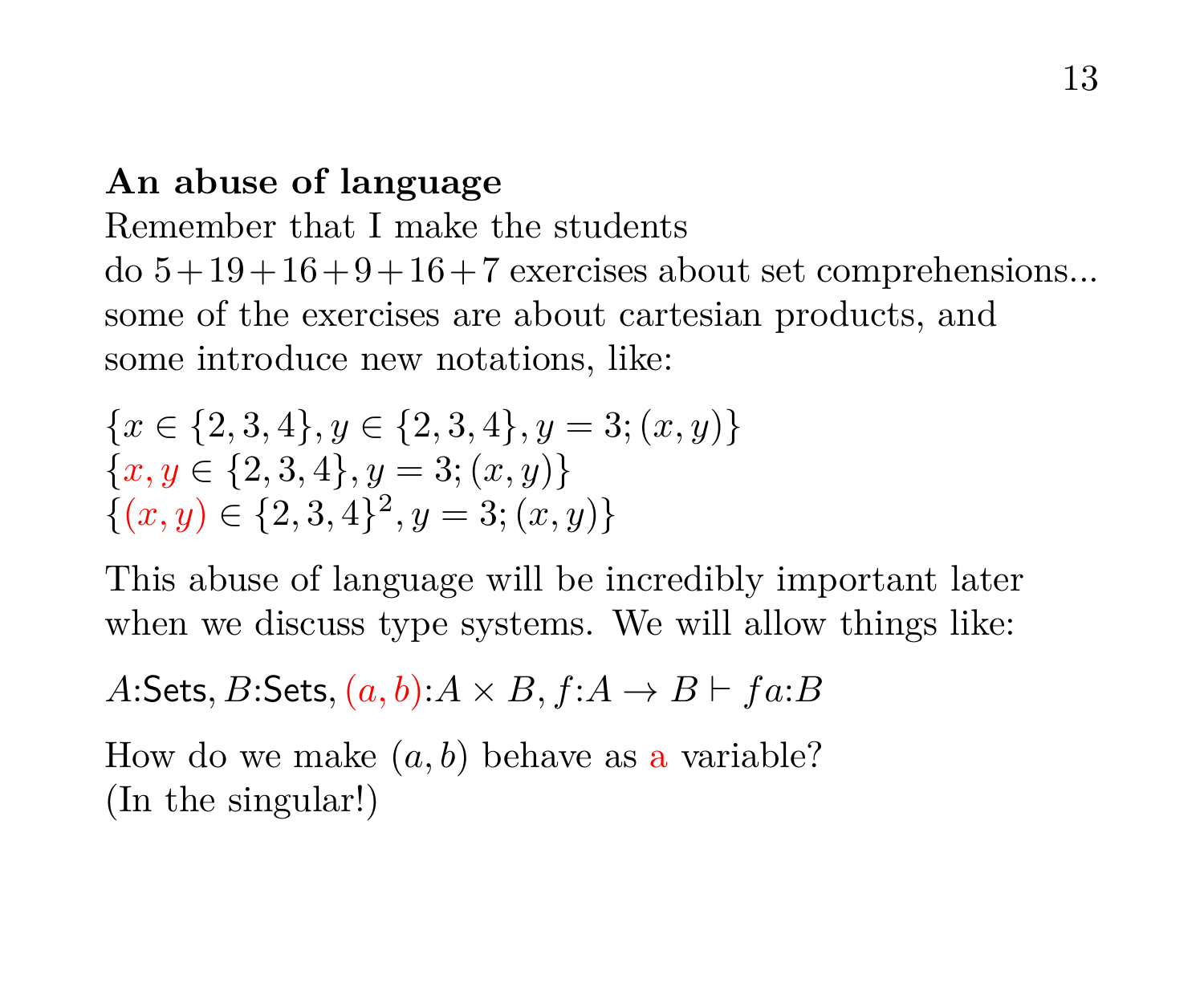# **An abuse of language (2)**

Short answer:

 $(a, b)$  becomes a "long name" for a variable p, a becomes an abbreviation for  $\pi(a, b)$ , i.e.,  $\pi p$ , b becomes an abbreviation for  $\pi'(a, b)$ , i.e.,  $\pi' p$ ,

A:Sets, B:Sets,  $(a, b)$ : $A \times B$ ,  $f: A \rightarrow B \vdash f(a): B$ becomes:

A:Sets, B:Sets,  $p: A \times B$ ,  $f: A \rightarrow B \vdash f(\pi p): B$ 

(More on "long names" later!)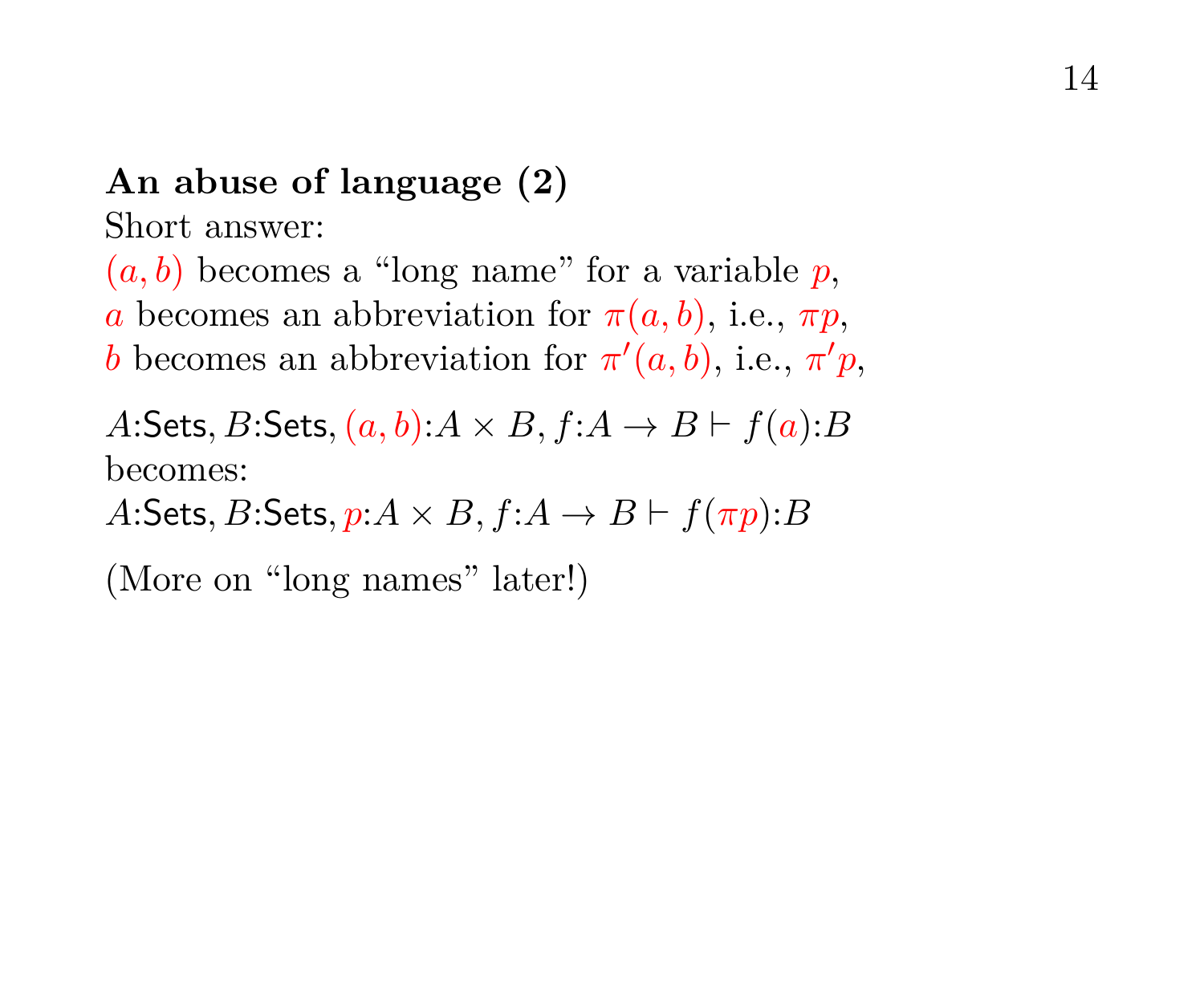# λ**-notation in Discrete Mathematics** In DM we see functions as sets of input-output pairs... If  $f: \{1,2,3\} \rightarrow \{10,20,30\}$  $x \mapsto 10x$ then  $f = \begin{cases} (1,10), \\ (2,20), \end{cases}$  $\left\{ \begin{matrix} (1,10),\ (2,20),\ (3,30) \end{matrix} \right\}.$

The students learn that, e.g.,

$$
\begin{Bmatrix} (1,10), \\ (2,20), \\ (3,30) \end{Bmatrix} (2) = 20, \text{ and } \begin{Bmatrix} (1,10), \\ (2,20), \\ (3,30) \end{Bmatrix} (4) = ERROR.
$$

We see (in passing) that

$$
(\lambda x \in \{1, 2, 3\}.10x) = \{x \in \{1, 2, 3\}; (x, 10x)\} = \left\{\begin{array}{l} (1, 10), \\ (2, 20), \\ (3, 30) \end{array}\right\}.
$$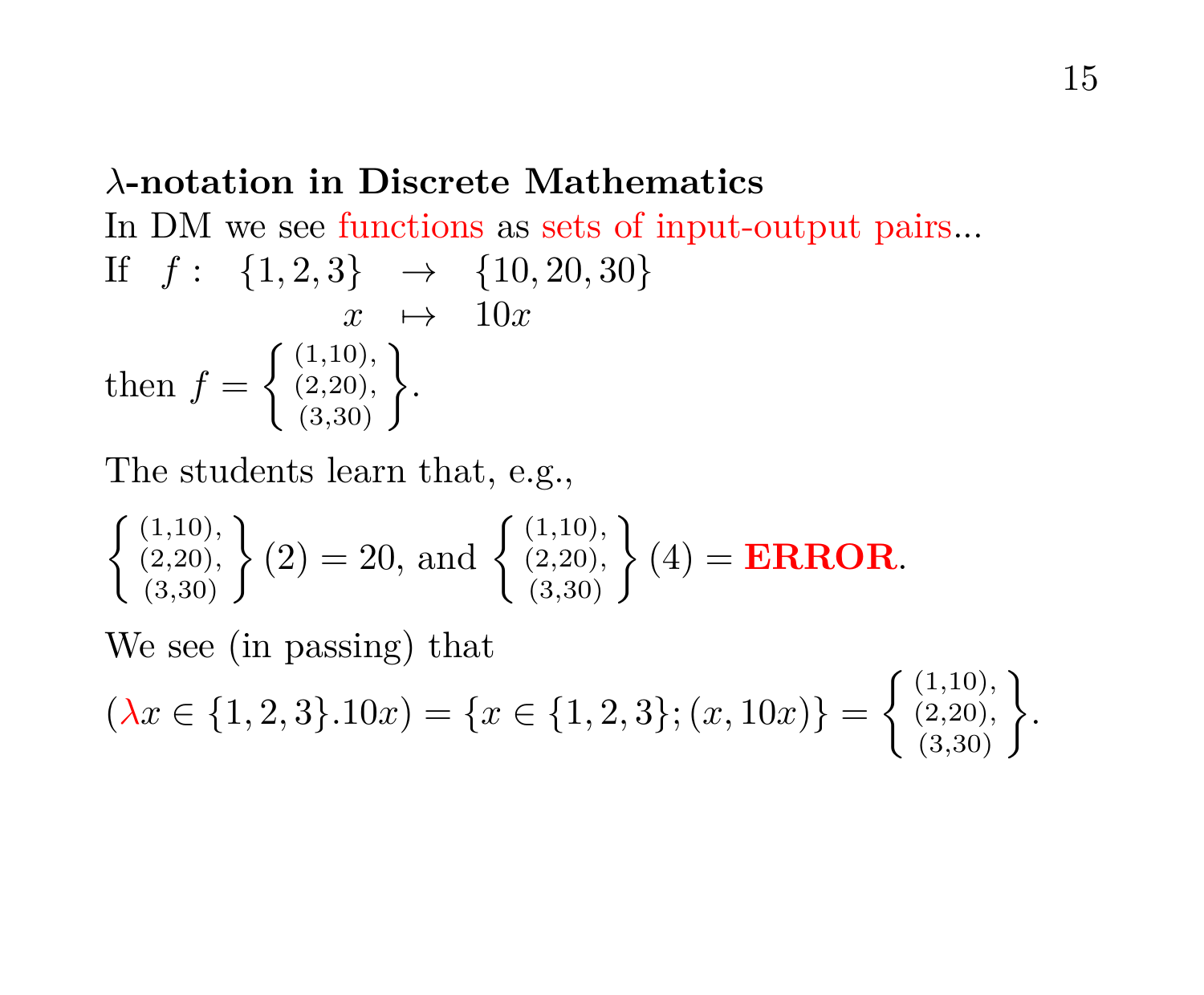#### **(Simultaneous) substitution**

I also teach, right in the beginning of the course, a notation for (simultaneous) substitution... (Because I can't rely on the students' Portuguese!...) Examples:

$$
((x+y)\cdot z)\begin{bmatrix}x:=a+y\\y:=b+z\\z:=c+x\end{bmatrix}
$$
  
=  $((a+y)+(b+z))\cdot(c+x)$ 

(Vanesão 20 reais) 
$$
\left[a := \left(\begin{array}{c} \int \odot \\ \Box \end{array}\right)\right]
$$
  
=  $(V\left(\begin{array}{c} \int \odot \\ \Box \end{array}\right)$ ness  $\left(\begin{array}{c} \int \odot \\ \Box \end{array}\right)$ o 20 re $\left(\begin{array}{c} \int \odot \\ \Box \end{array}\right)$ is)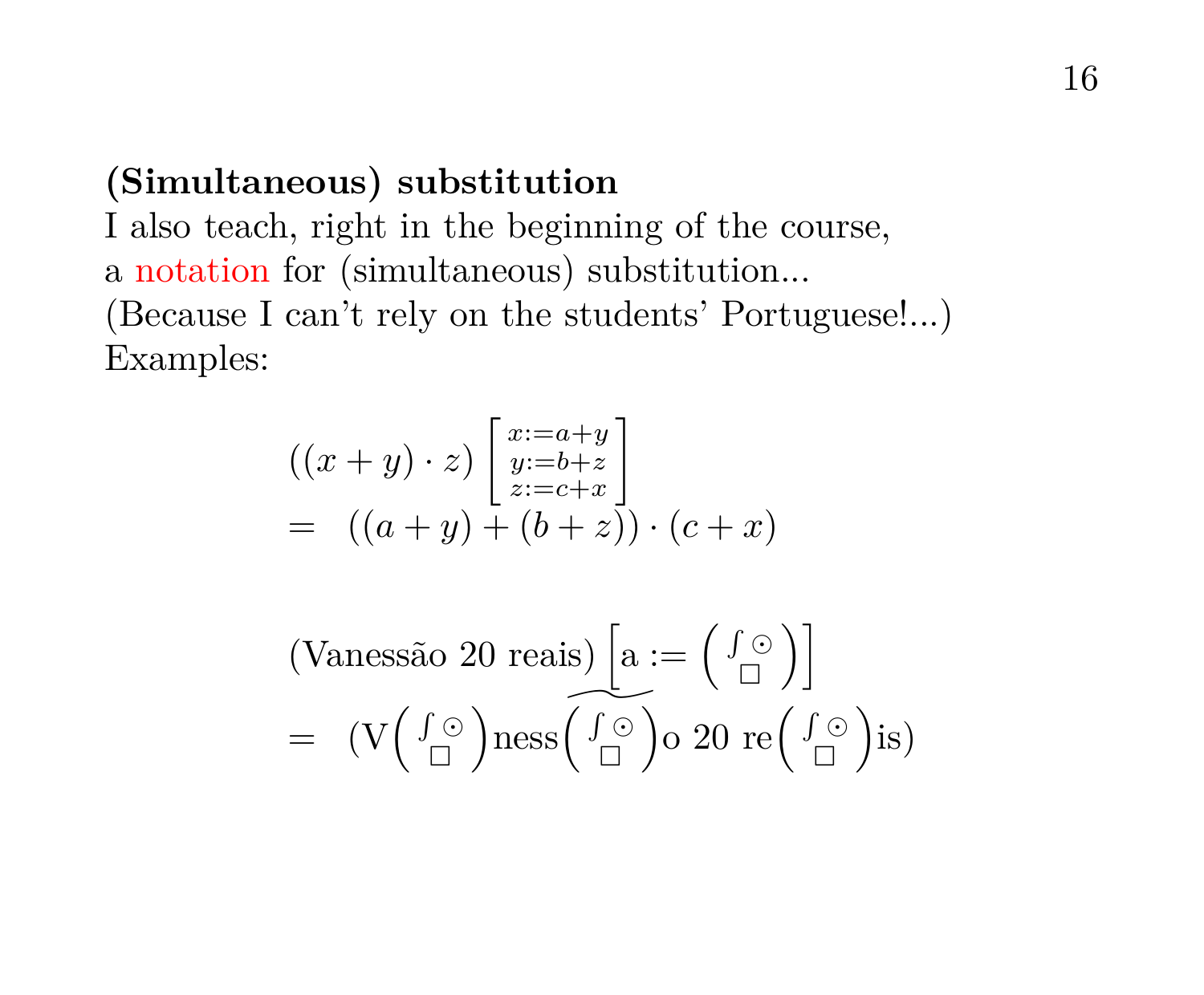# **(Simultaneous) substitution (2)** This is useful to test equations,

$$
(x^2 - 4 = 0)
$$
 [x := 3] = (9 - 4 = 0) = **F**  
(x<sup>2</sup> - 4 = 0) [x := 2] = (4 - 4 = 0) = **T**

and to define a way to calculate expressions with quantifiers:

$$
(\forall a \in \{2, 3, 5\}.a^2 < 10) = (a^2 < 10)[a := 2] \land (a^2 < 10)[a := 3] \land (a^2 < 10)[a := 5] = (2^2 < 10) \land (3^2 < 10) \land (4^2 < 10) = (4 < 10) \land (9 < 10) \land (16 < 10) = \mathbf{T} \land \mathbf{T} \land \mathbf{F} = \mathbf{F}
$$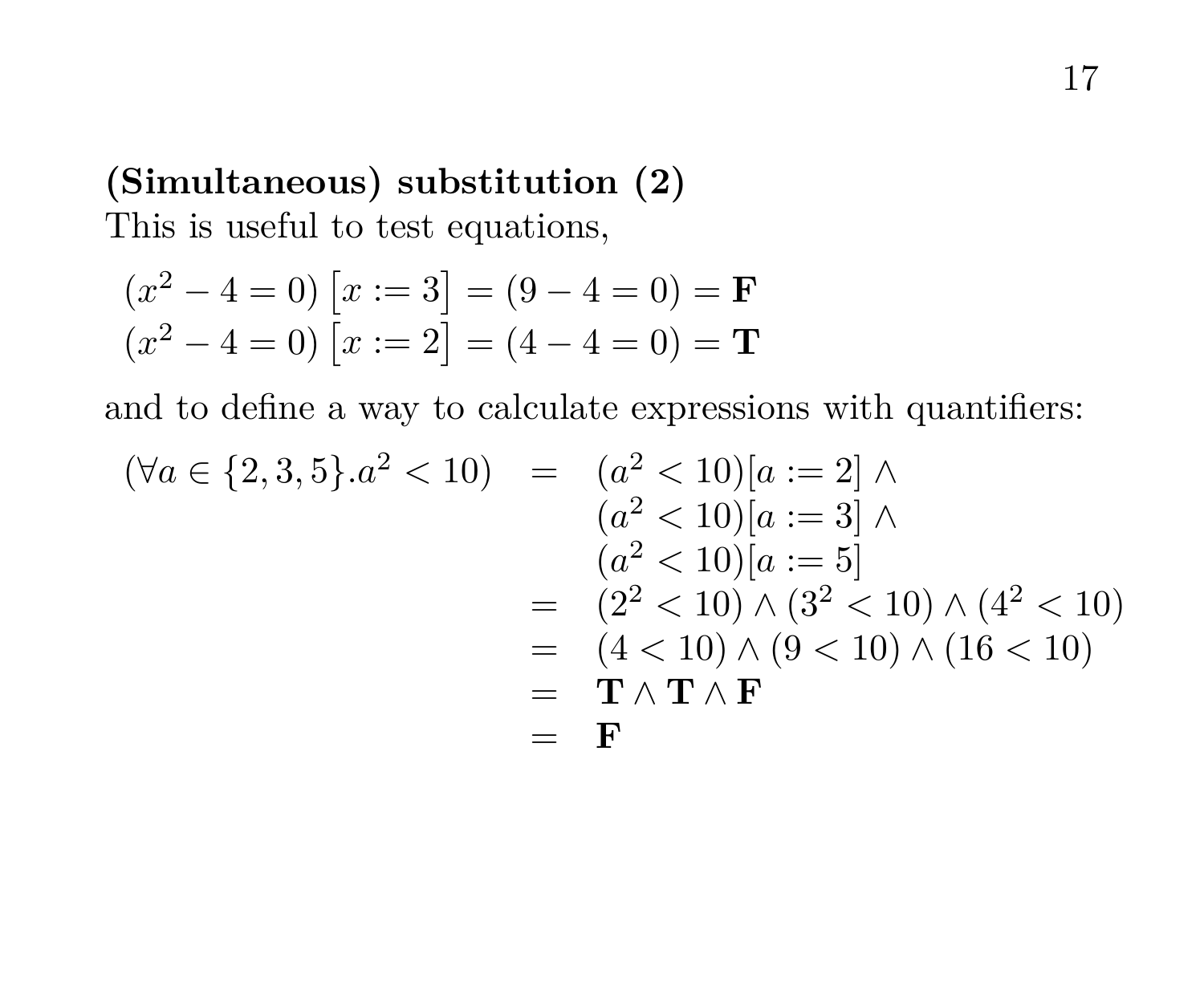#### **Substitution and** λ**-calculus**

...and I mention, very briefly, that we can use substitution to calculate with λ-terms:

$$
(\lambda x \in \{1, 2, 3\}.10x)(2) = (10x)[x := 2]
$$
  
= 10 \cdot 2  
= 20

Some students later take an optional seminar course that is a very basic introduction to λ-calculus and Category Theory... In it they learn how to handle untyped  $\lambda$ -terms...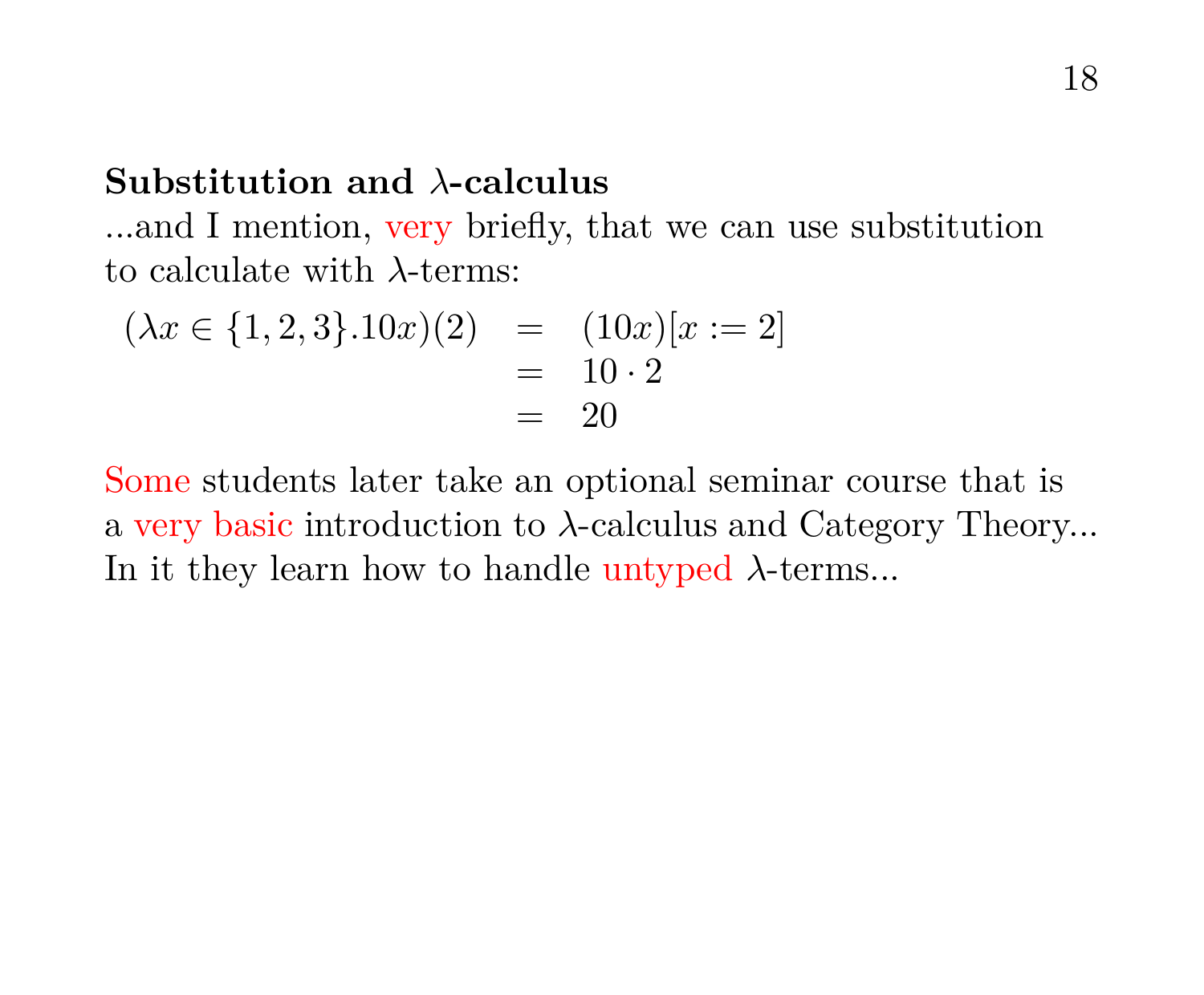**Discrete Mathematics at PURO/UFF (2)** Discrete Mathematics is taught to first-semester Computer Science students there. Most of these students enter the university with very little knowledge of how to use variables, and when they attempt to spell out their ideas in Portuguese, either speaking or writing, they are too imprecise... They ask "can I do xxx yyy?" and if I say "yes" they write weird atrocities in the test, and when I mark them as wrong they blame me ("you said I could do that!"); if I say "no, you can't do that" then they do other atrocites and blame me, too.

I don't have time to debug their Portuguese!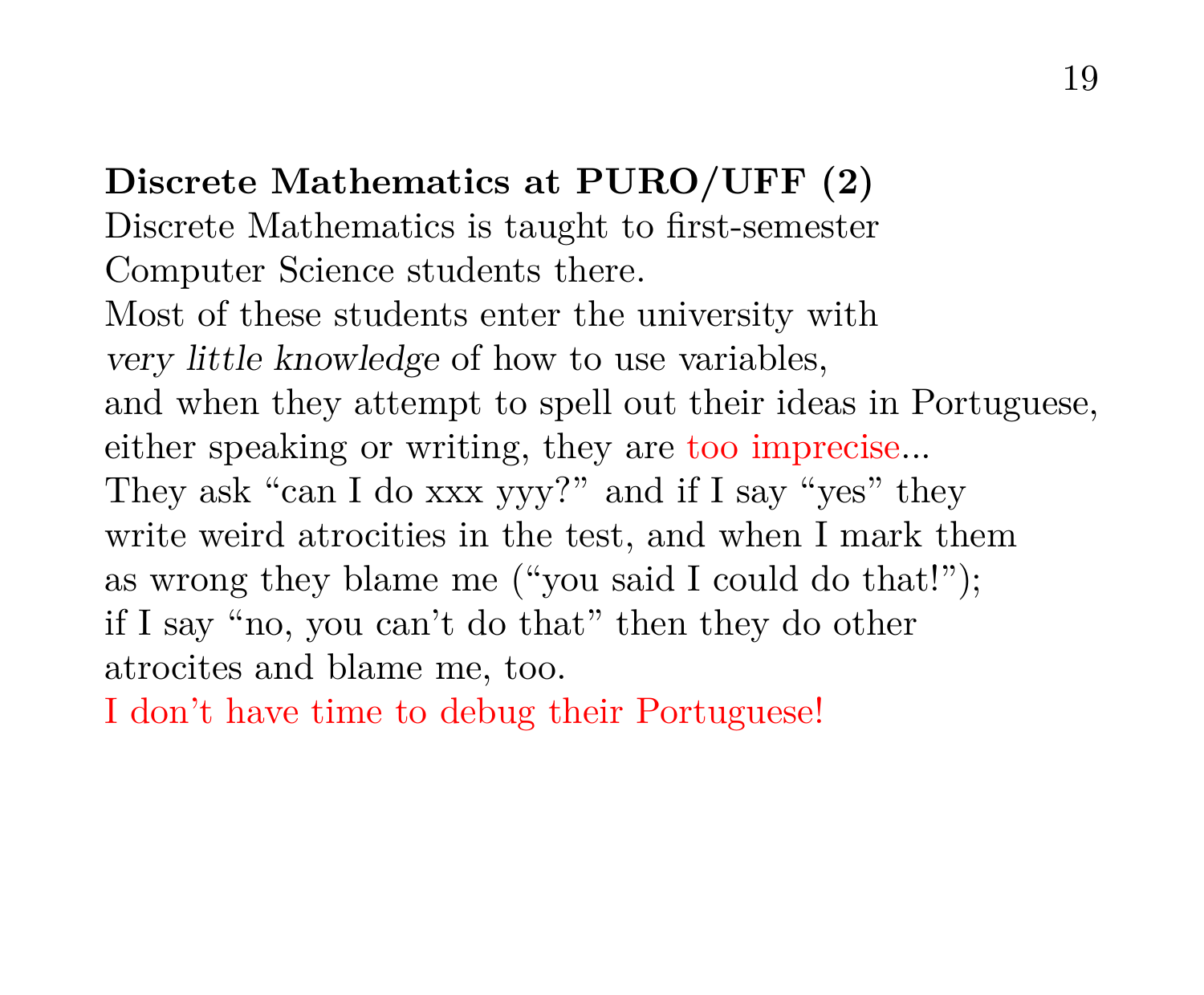# **Discrete Mathematics at PURO/UFF (3)**

...so I decided that I would stress mathetical notation — Almost all ideas on the blackboard (whiteboard, actually) would have examples in mathematical notation.

I structured the course of Discrete Mathematics in three layers (presented more or less in parallel):

# Layer 1: Calculating things

in a system with numbers, truth-values, sets and lists where everything can be calculated in a finite number of steps with almost no creativity required.

Layer 2: some infinite objects, like  $\mathbb N$  and  $\mathbb Z$ , are allowed; we learn how to "calculate", e.g.,  $\exists k \in \mathbb{Z} . 10k = 23$ 

Layer 3: we add formal proofs.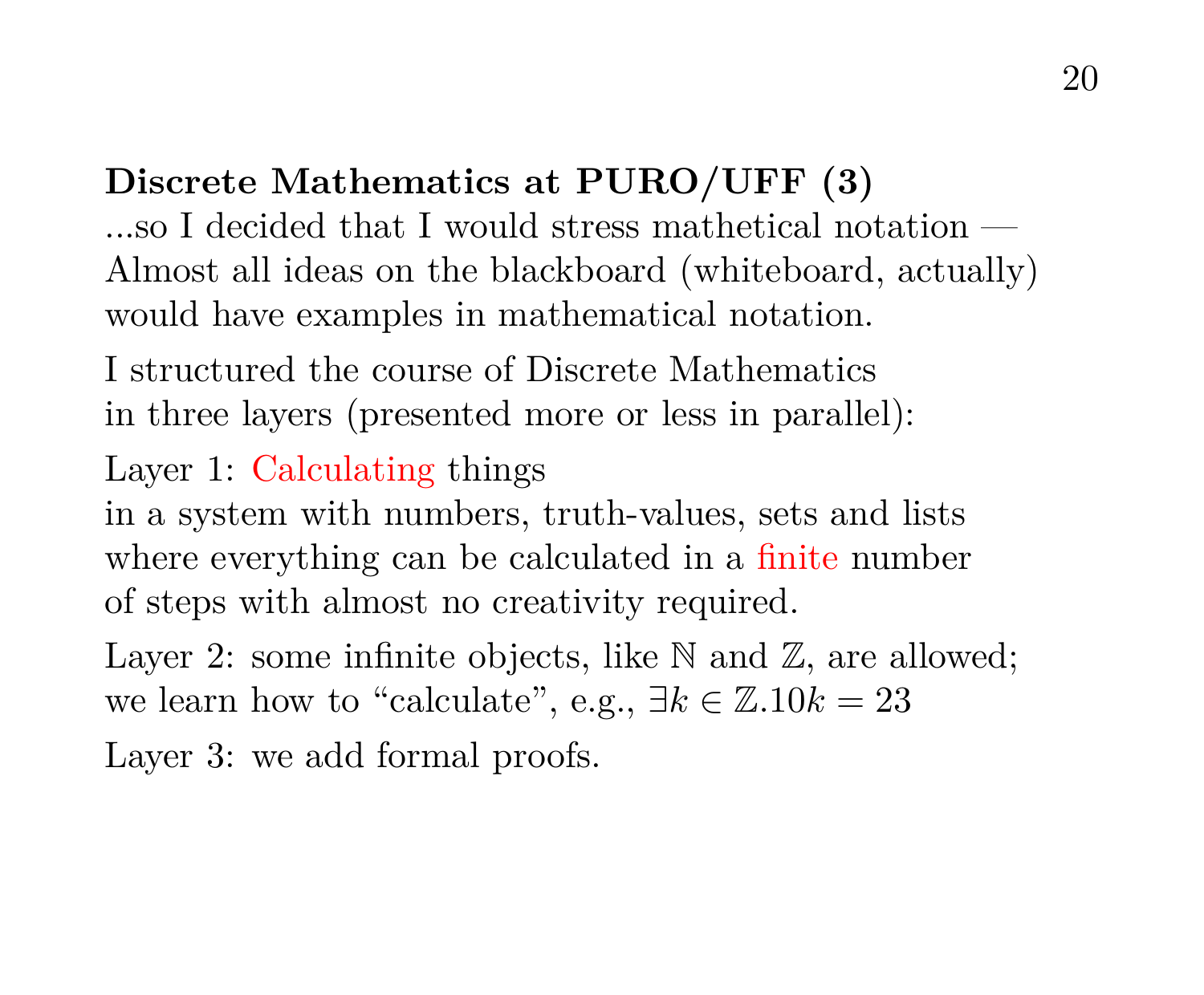### **Layer 1: Calculating things**

...in a system with numbers, truth-values, sets and lists where everything can be calculated in a finite number of steps with almost no creativity required. Example:

$$
(\forall a \in \{2, 3, 5\}.a^2 < 10) = (a^2 < 10)[a := 2] \land (a^2 < 10)[a := 3] \land (a^2 < 10)[a := 5] = (2^2 < 10) \land (3^2 < 10) \land (4^2 < 10) = (4 < 10) \land (9 < 10) \land (16 < 10) = \mathbf{T} \land \mathbf{T} \land \mathbf{F} = \mathbf{F}
$$

Note the substituion operator:  $(a^{2} < 10)[a := 3] = (3^{2} < 10).$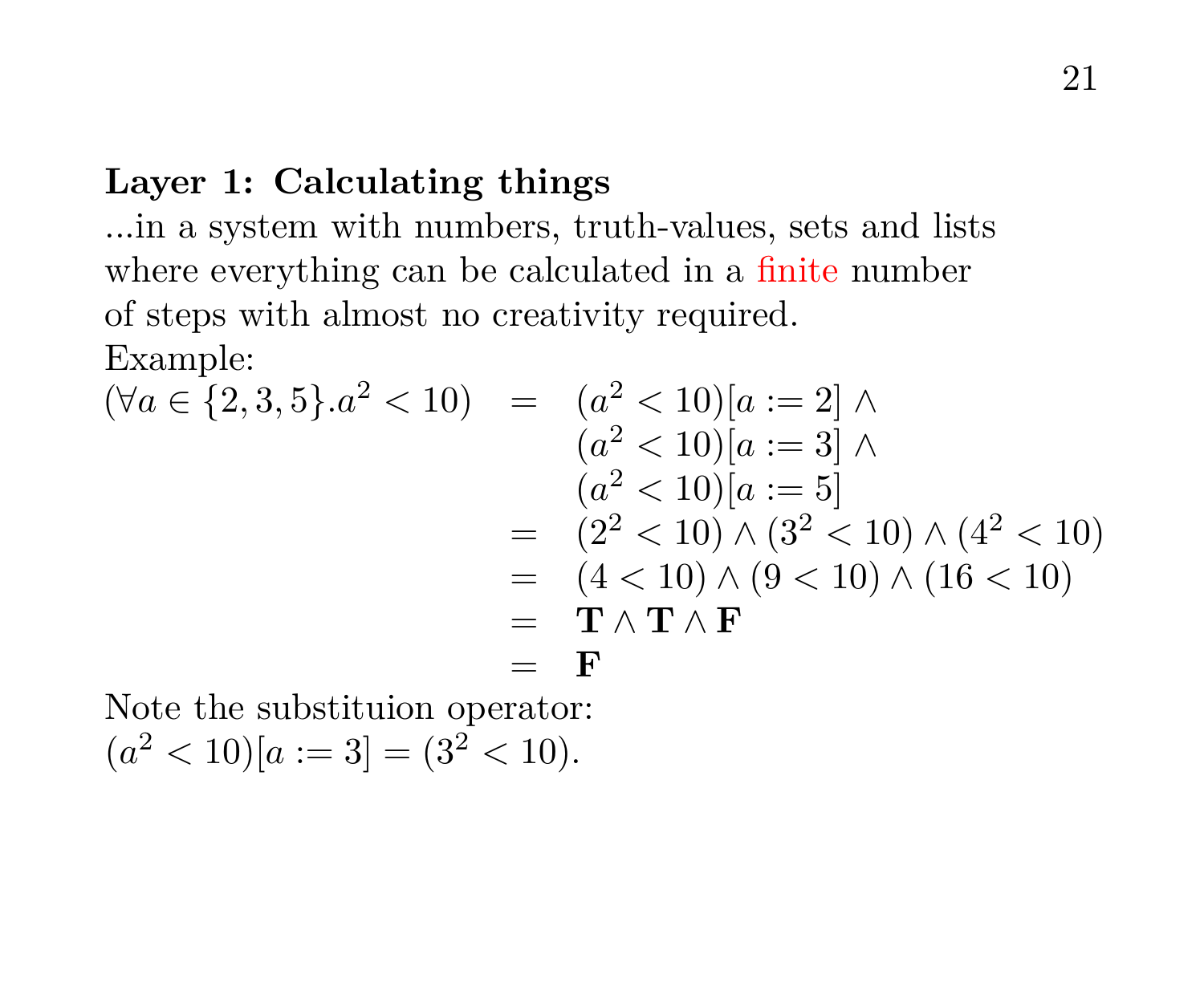#### **Layer 1: Set Comprehensions**

I wrote a lengthy explanation of set comprehensions, using "generators", "filters" and a "result expression". The students started by learning how to calculate things like these (note the ';' instead of a '|'; these  $\{ \ldots, \ldots \}$ 's are calculated from left to right!):

$$
\{a \in \{1, 2\}, b \in \{2, 3\}, a \neq b; (a, b)\}
$$
  
= {(1, 2), (1, 3), (2, 3)}  
= 
$$
\begin{cases} \bullet \\ \bullet \end{cases}
$$

...then  $\{a \in \{2,3,4\} \mid a^2 < 10\}$ and  $\{ 10a + b \mid a \in \{1,2\}, b \in \{3,4\} \}.$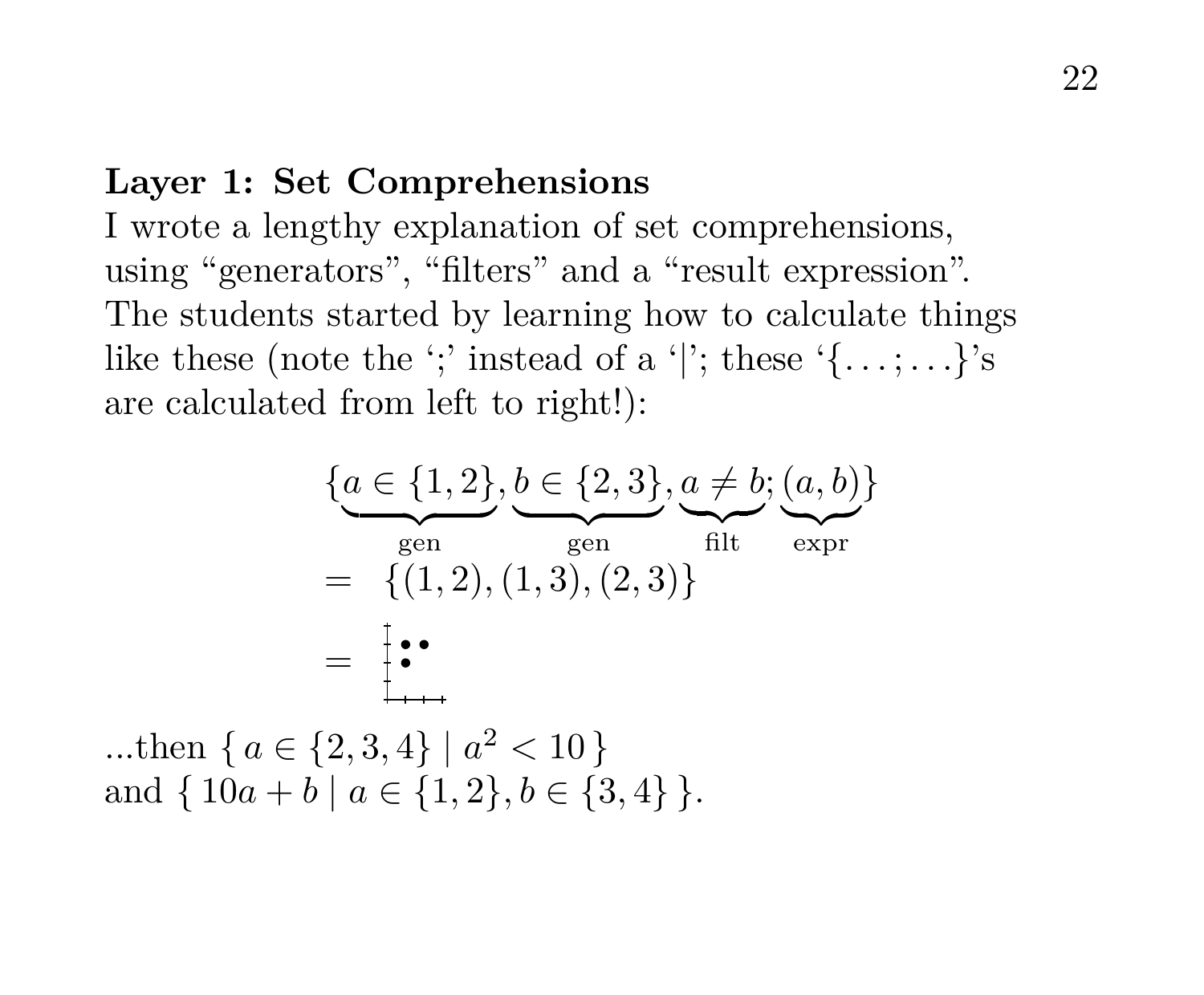#### **Layer 1: Set Comprehensions (2)**

The "lengthy explanation of set comprehensions" using "generators", "filters" and a "result expression", has: 2 pages of explanations,

2 pages of exercises  $(5+19+16+9+16+7$  exercises), 1 page of answers, all using a graphical notation for example:

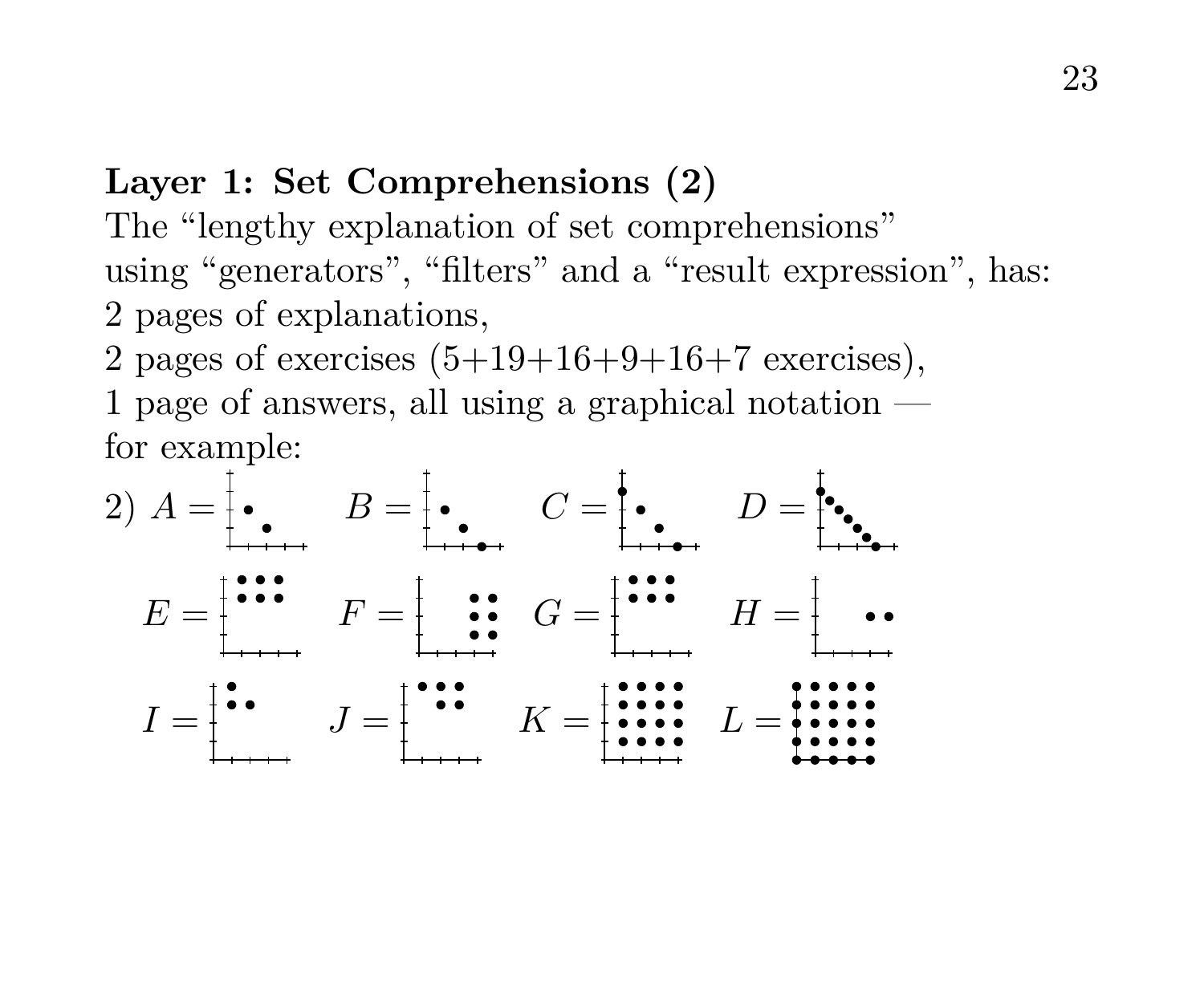#### **Positional notations**

...then we adapt the graphical notation for subsets of  $\mathbb{Z}^2$ ... we define a convention for omitting the axes,

$$
K = \left\{ \begin{array}{c} (0,2), & (2,2), \\ (1,1), & (2,2) \end{array} \right\} = \begin{array}{c} \bullet \\ \bullet \\ \bullet \\ \bullet \end{array} = \begin{array}{c} \bullet \\ \bullet \\ \bullet \end{array} = \begin{array}{c} \bullet \\ \bullet \\ \bullet \end{array}
$$

we define a positional notation for functions,

$$
f = \left\{ \begin{array}{c} ((0,2),0), & ((1,3),1), \\ ((1,1),1), & ((2,2),2), \\ & ((1,0),1) \end{array} \right\} = \begin{array}{c} 1 \\ 1 \\ 1 \end{array}^2
$$

and for subsets, partial functions, and characteristic functons:

$$
\begin{array}{ccccccccc}\n\bullet & & & & & & & & \\
\bullet & & & & & & & & \\
\bullet & & & & & & & & \\
\bullet & & & & & & & & \\
\bullet & & & & & & & & \\
\bullet & & & & & & & & \\
\bullet & & & & & & & & & \\
\bullet & & & & & & & & & \\
\bullet & & & & & & & & & \\
\bullet & & & & & & & & & & \\
\bullet & & & & & & & & & & \\
\bullet & & & & & & & & & & \\
\bullet & & & & & & & & & & \\
\bullet & & & & & & & & & & & \\
\bullet & & & & & & & & & & & \\
\bullet & & & & & & & & & & & \\
\bullet & & & & & & & & & & & & \\
\bullet & & & & & & & & & & & & \\
\bullet & & & & & & & & & & & & \\
\bullet & & & & & & & & & & & & \\
\bullet & & & & & & & & & & & & \\
\bullet & & & & & & & & & & & & \\
\bullet & & & & & & & &
$$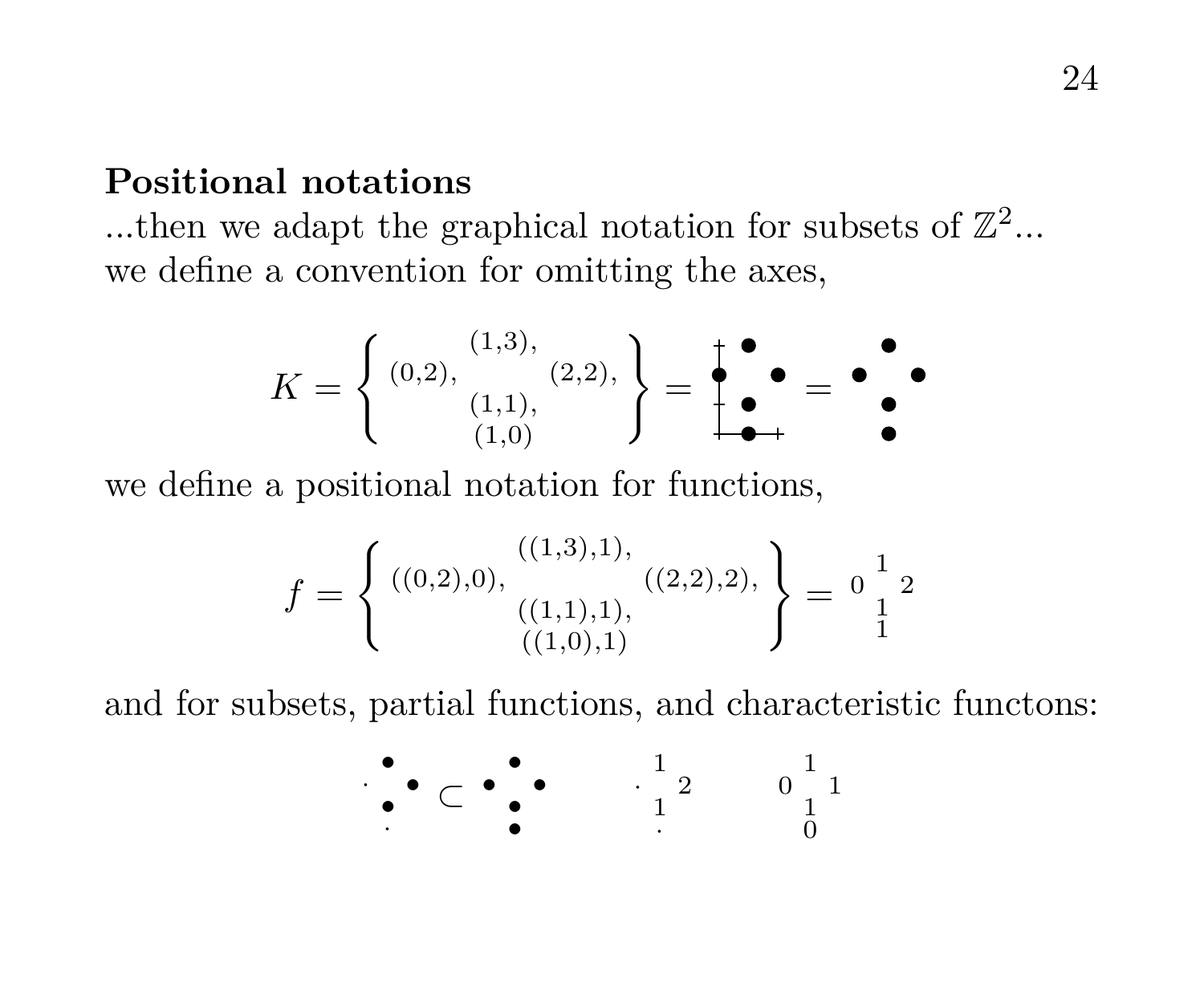#### **Propositions**

Let  $W = \{0, 1, 2, 3\} \times \{0, 1, 2\} = \{$ . (Our "set of worlds"). A proposition on A is a function  $P: A \to {\{F, T\}}$ . Let  $P, Q, R$  be these propositions on W:  $P = \{ ((x, y), z) \mid (x, y) \in W, z = (x \leq 1 \land y \geq 1) \}$  $Q = \{ ((x, y), z) \mid (x, y) \in W, z = (1 \le x \le 2 \land y \ge 1) \}$  $R = \{ ((x, y), z) \mid (x, y) \in W, z = (0 \le x \le 2 \land y \le 1) \}$ or:  $P = P(x, y) = (x \leq 1 \land y \geq 1)$ T T F F F F F F

$$
Q = Q(x, y) = (1 \leq x \leq 2 \land y \geq 1) = \begin{array}{c} \textbf{F} \textbf{T} \textbf{T} \textbf{F} \\ \textbf{F} \textbf{T} \textbf{T} \textbf{F} \\ \textbf{F} \textbf{F} \textbf{F} \textbf{F} \end{array}
$$

$$
R = R(x, y) = (0 \le x \le 2 \land y \le 1) = \begin{array}{c} \text{F} \text{ F} \text{ F} \\ \text{T} \text{T} \text{T} \text{ F} \\ \text{T} \text{T} \text{T} \text{ F} \end{array}
$$

 $\bar{\mathbf{F}}$   $\bar{\mathbf{F}}$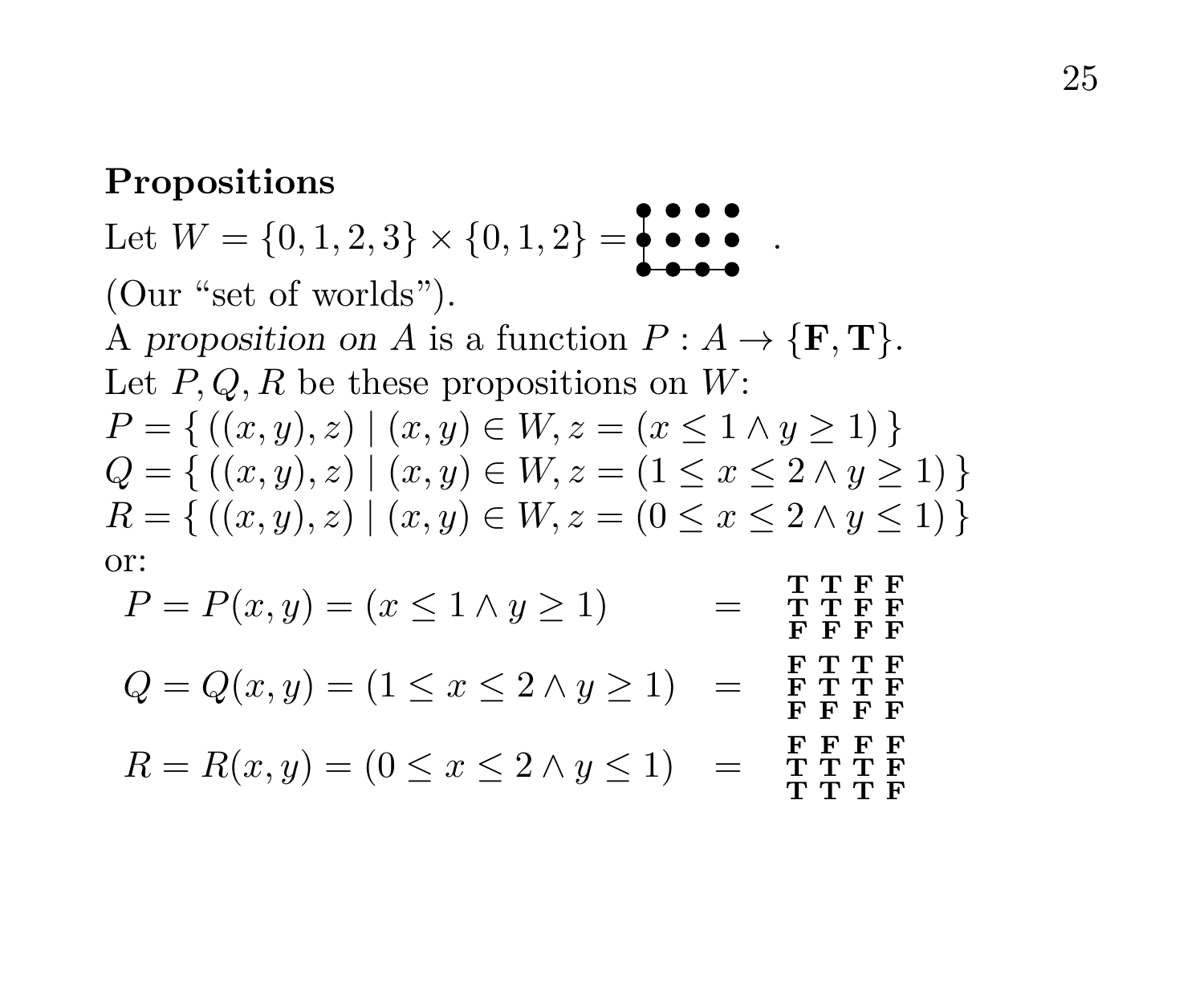# **Propositions (2)**

In a (long) series of exercises the students learned to visualize these and lots of other propositions on  $W$  — actually this set of propositions,

 $S = \{\top, \perp, P, Q, R, P \wedge Q, P \vee Q, P \rightarrow Q\}$ 

and I asked them to draw the Hasse diagram of the partial order on  $S$ . They got this:

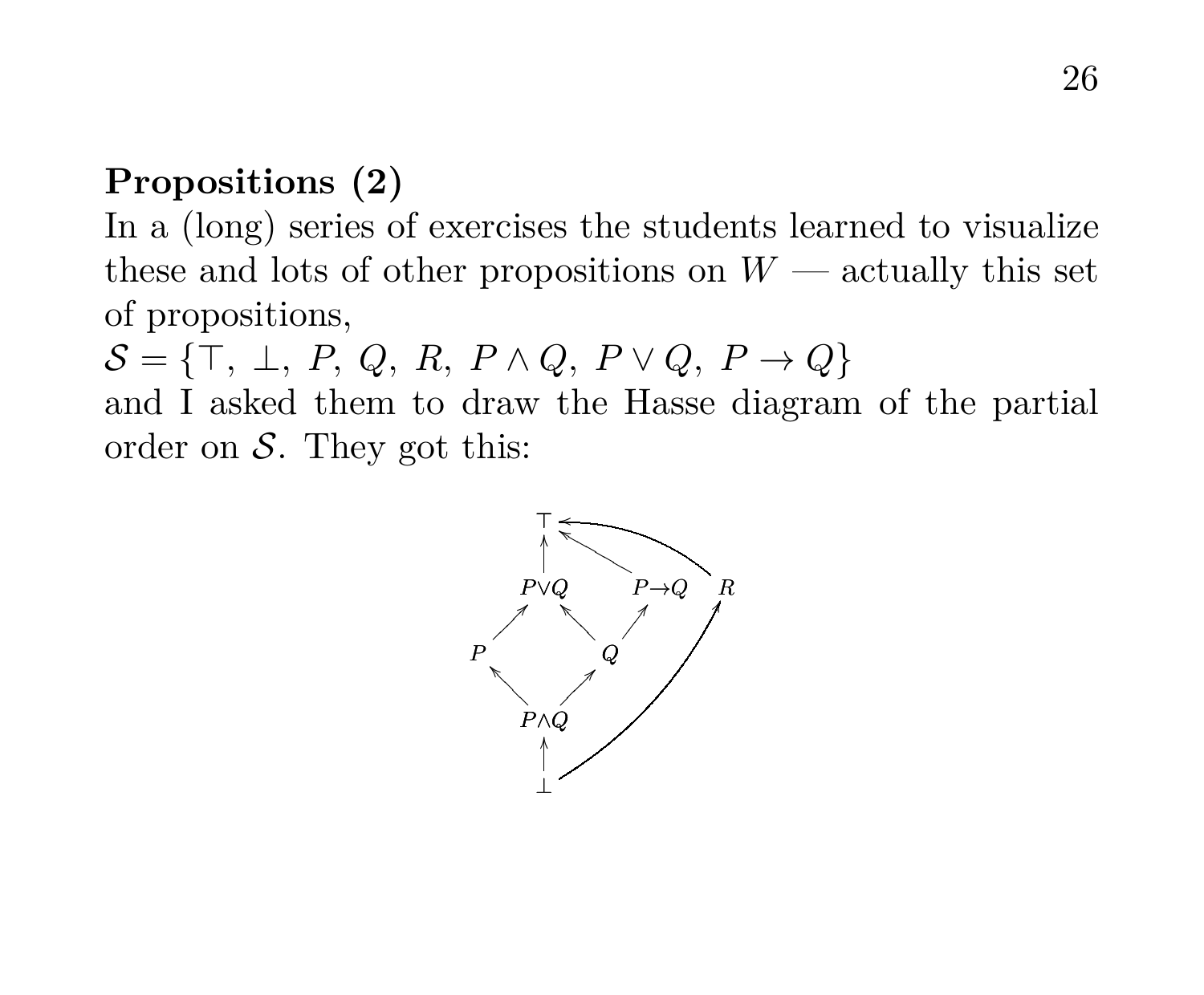# **Propositions (3)** Using '0's and '1's instead of 'F's and 'T's, what they got was:

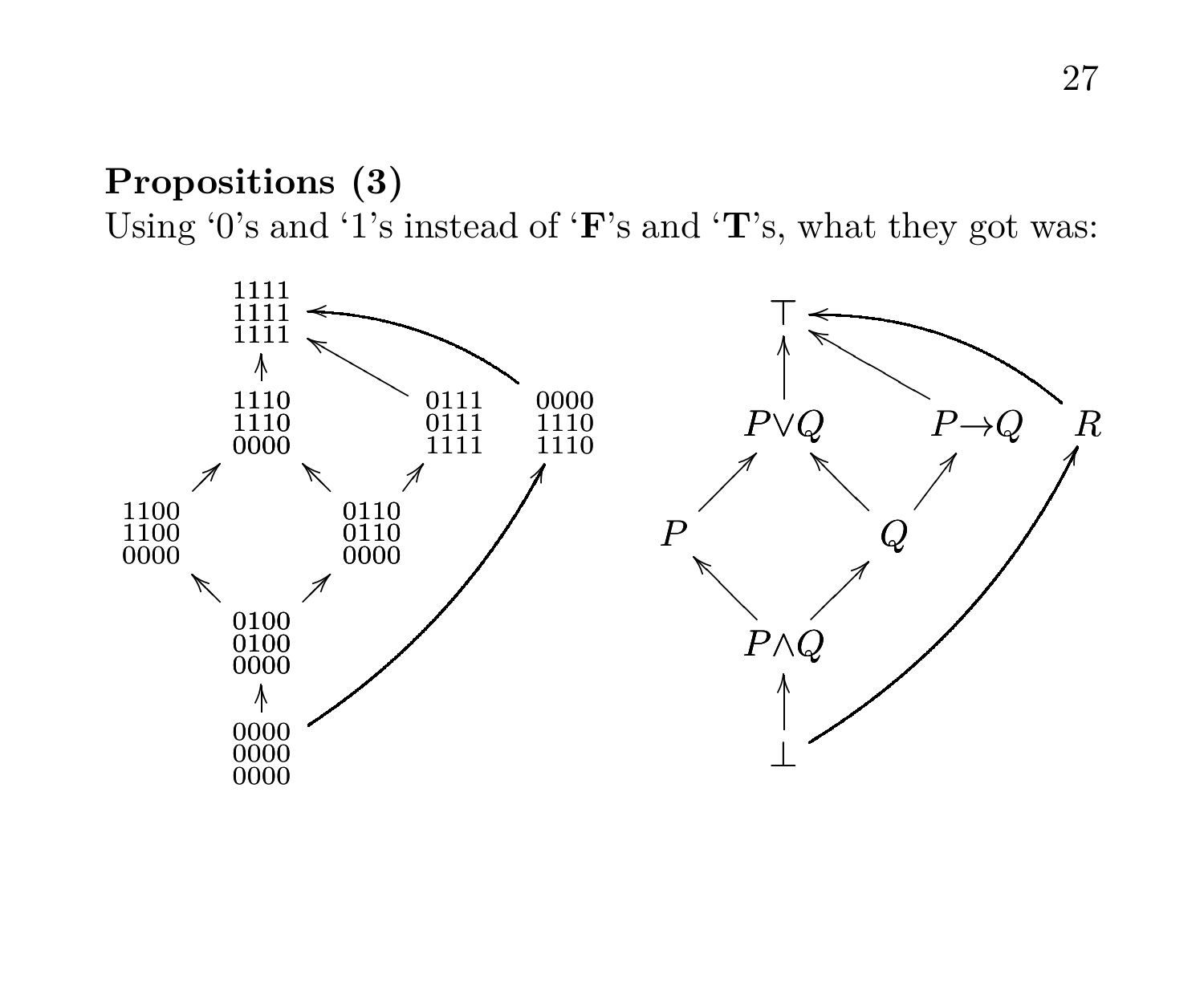**Comprehensions** → **contexts** → **sequents** The part at the left of the ';' in a ' $\{ \ldots; \ldots \}'$ ' is called the "context". For example:



The set of possible values for this context is:

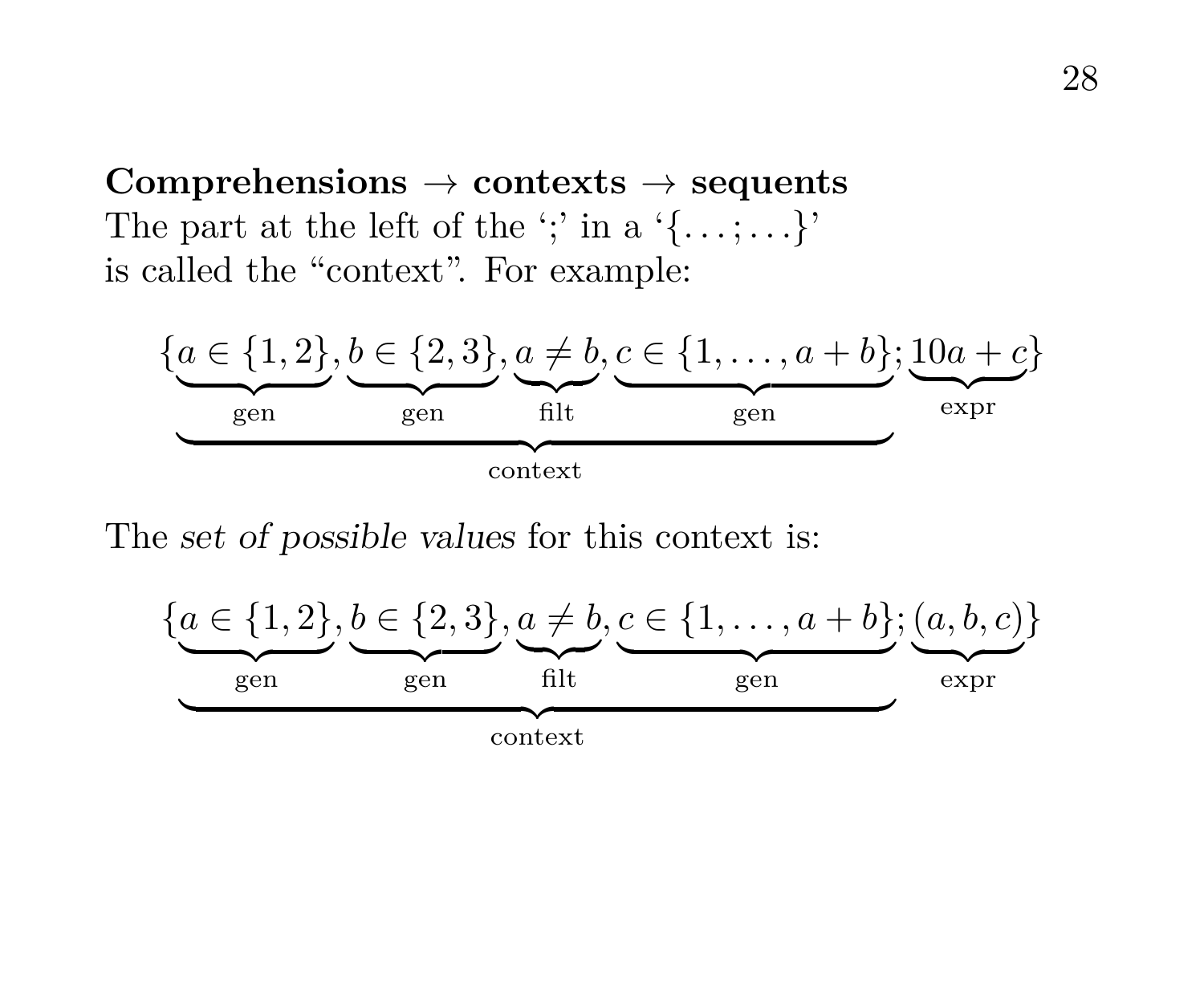$\text{Comprehensions} \rightarrow \text{contexts} \rightarrow \text{sequences} (2)$ This is surprisingly similar to contexts in sequents!



The sequent above can be seen as a (false!) proposition. We used this in the course to debug proofs.

Our formal proofs were written as series of numbered lines, each line starting by either "Suppose" of "Then". Each "Then" line had an associated sequent its context was made of all the open "Suppose"s. For each "Then" line in a valid proof its associated sequent had to be a true proposition.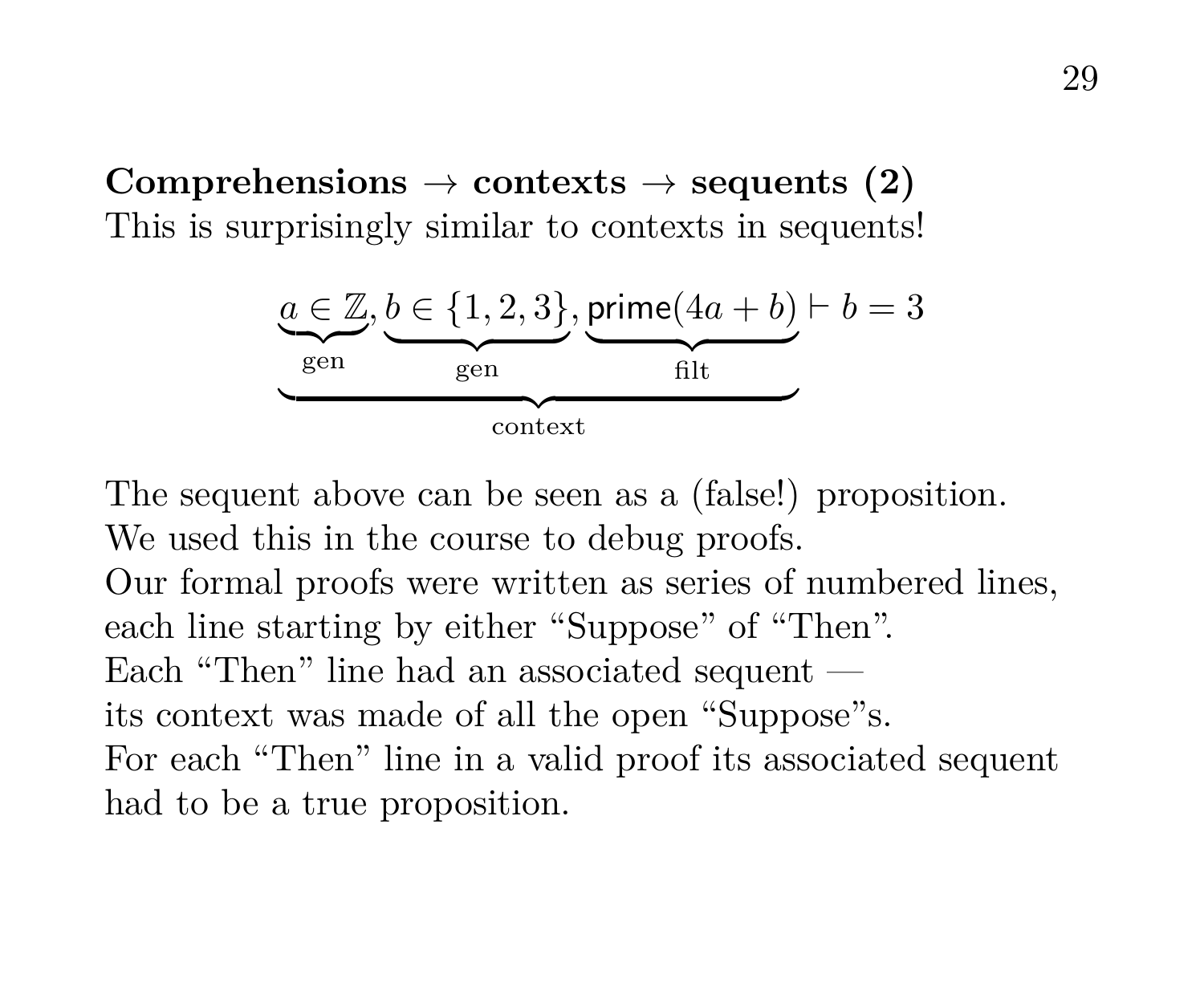## **Dicas (do início do curso de Geometria Analítica)**

Você **VAI TER QUE** aprender a definir seus objetos — pontos, retas, conjuntos, círculos, etc... isso provavelmente vai ser algo novo pra você e é algo que precisa de MUITO treino. Dá pra passar em Cálculo 1 e em Prog 1 só aprendendo a "ler" as definições que o professor e os livros mostram, mas em Geometria Analítica NÃO DÁ, em GA você vai ter que aprender a ler **E A ESCREVER** definições.

2) Cada "seja" ou "sejam" que aparece nestas folhas é uma definição, e você pode usá-los como exemplos de definições bem-escritas (ééé!!!!) pra aprender jeitos de escrever as suas definições.

3) Em "matematiquês" a gente quase não usa termos como "ele", "ela", "isso", "aquilo" e "lá" — ao invés disso a gente dá nomes curtos pros objetos ou usa expressões matemáticas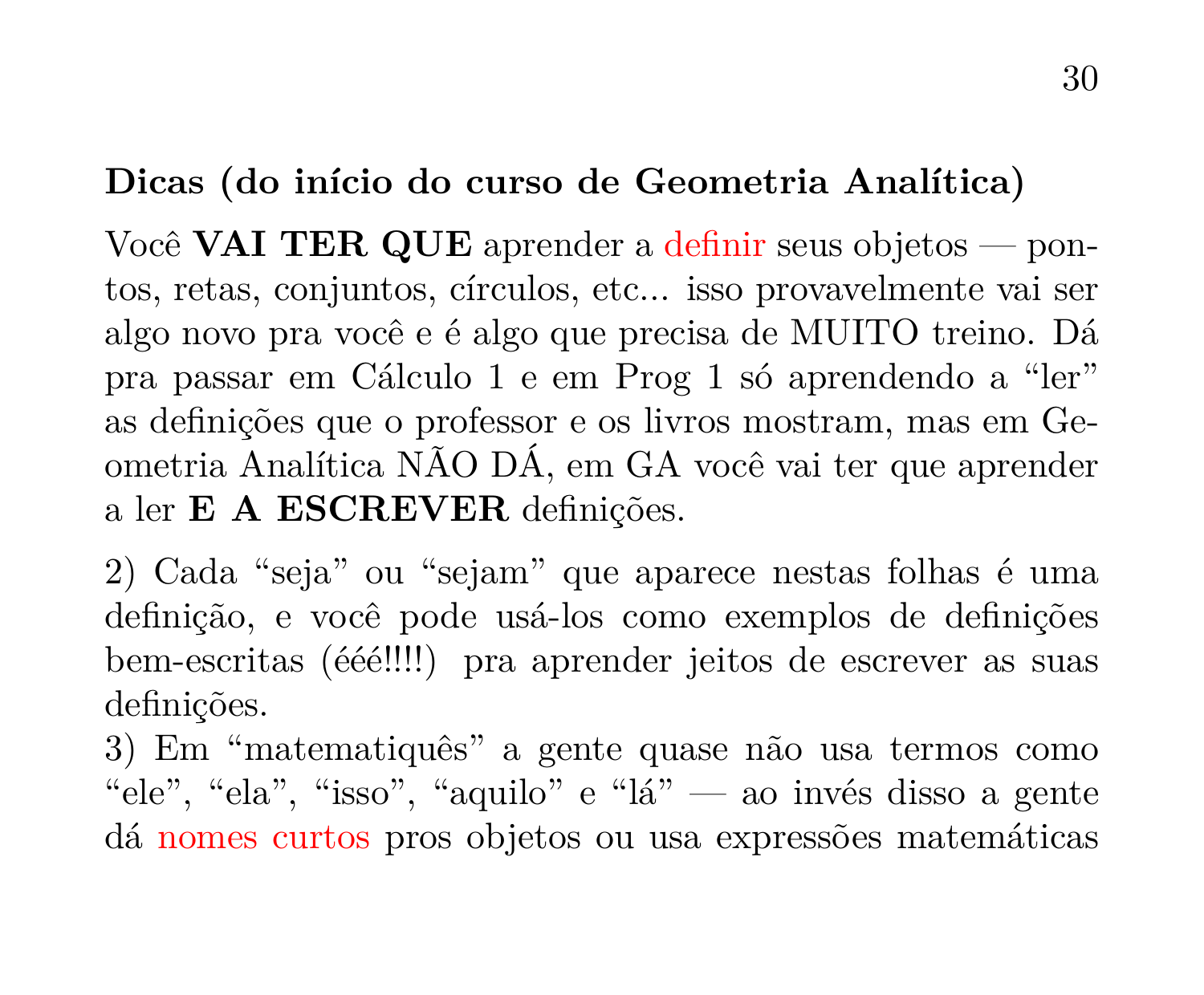pra eles cujo resultado é o objeto que a gente quer (como nas pags \_ e \_)... mas quando a gente está discutindo problemas no papel ou no quadro a gente pode ser referir a determinados objetos apontando pra eles com o dedo e dizendo "esse aqui".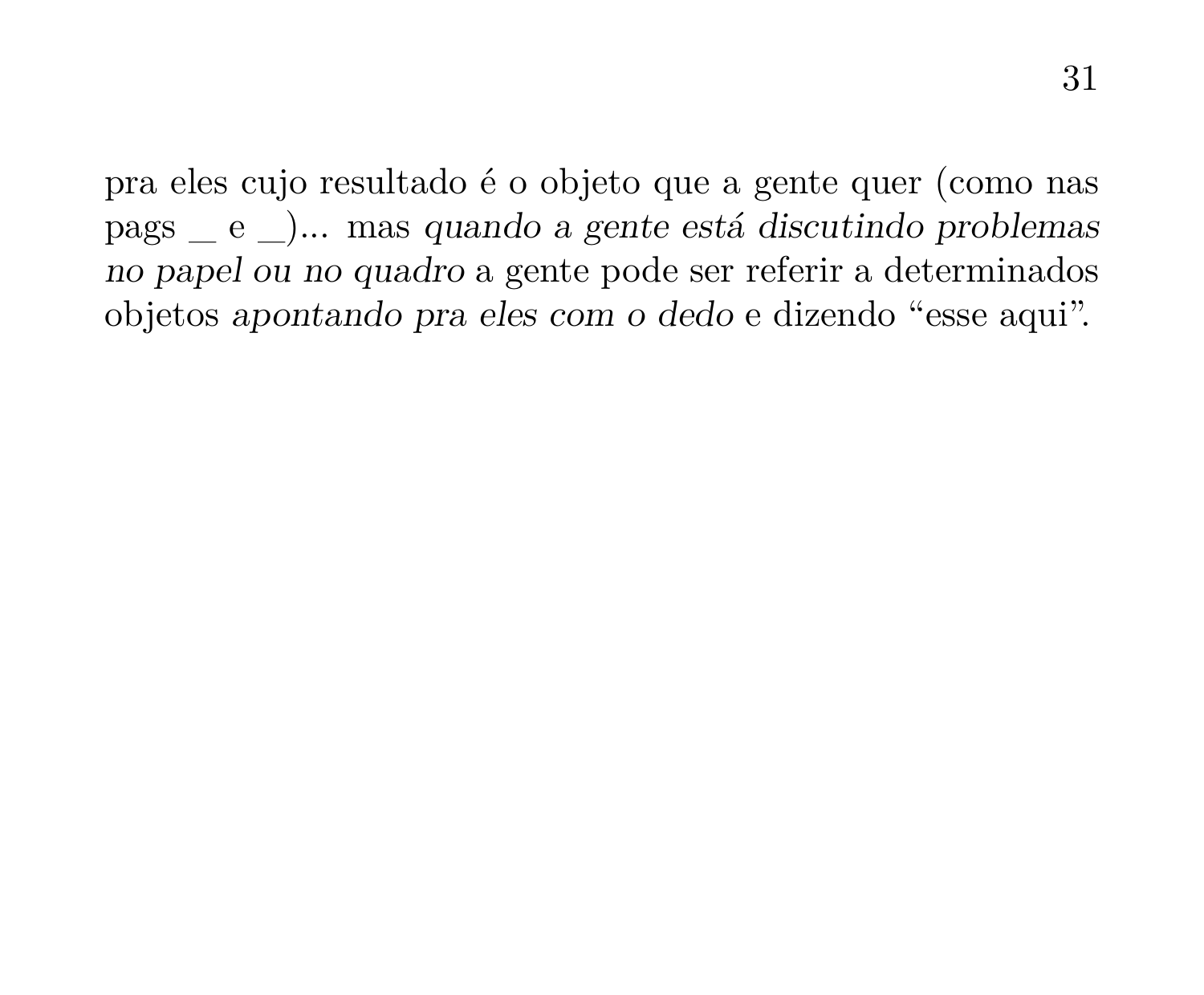#### **Dan Ingalls interview on SmallTalk**

It started to hit home in the Spring of '74 after I taught Smalltalk to 20 PARC nonprogrammer adults. They were able to get through the initial material faster than the children, but just as it looked like an overwhelming success was at hand, they started to crash on problems that didn't look to me to be much harder than the ones they had just been doing well on. One of them was a project thought up by one of the adults, which was to make a little database system that could act like a card file or rolodex. They couldn't even come close to programming it. I was very surprised because I "knew" that such a project was well below the mythical "two pages" for end-users we were working within. That night I worote it out, and the next day I showed all of them how to do it. Still, none of them were able to do it by themselves. Later, I sat in the room pondering the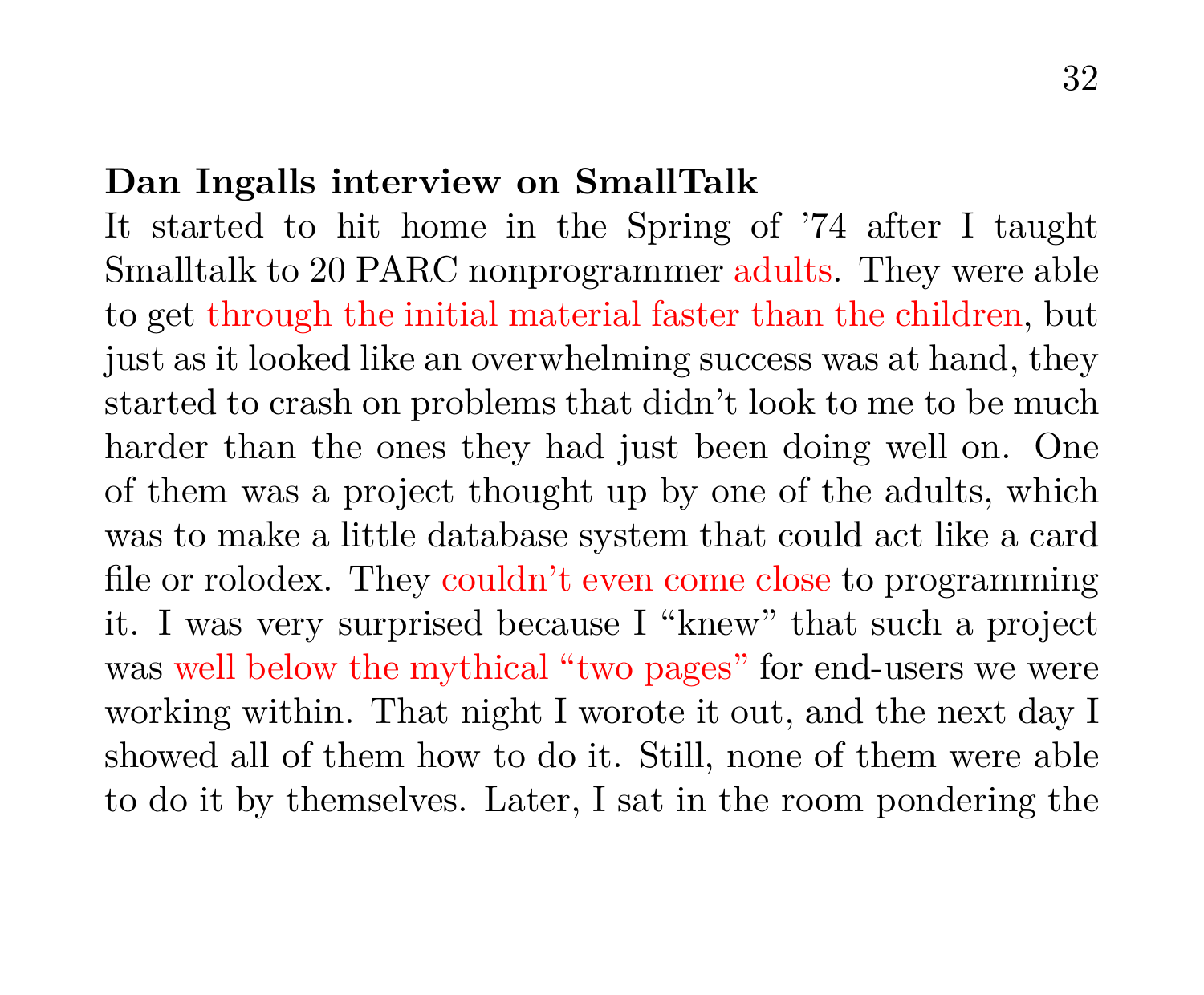board from my talk. Finally, I counted the number of nonobvious ideas in this little program. They came to 17. And some of them were like the concept of the arch in building design: very hard to discover, if you don't already know them.

The connection to literacy was painfully clear. It isn't enough to just learn to read and write. There is also a literature that renders ideas. Language is used to read and write about them, but at some point the organization of ideas starts to dominate mere language abilities. And it help greatly to have some powerful ideas under one's belt to better acquire more powerful ideas [Papert 70s]. So, we decided we should teach design. And Adele came up with another brillian stroke to deal with this. She decided that what was needed was in intermediary between the vague ideas about the problem and the very detailed writing and debugging that had to be done to get it